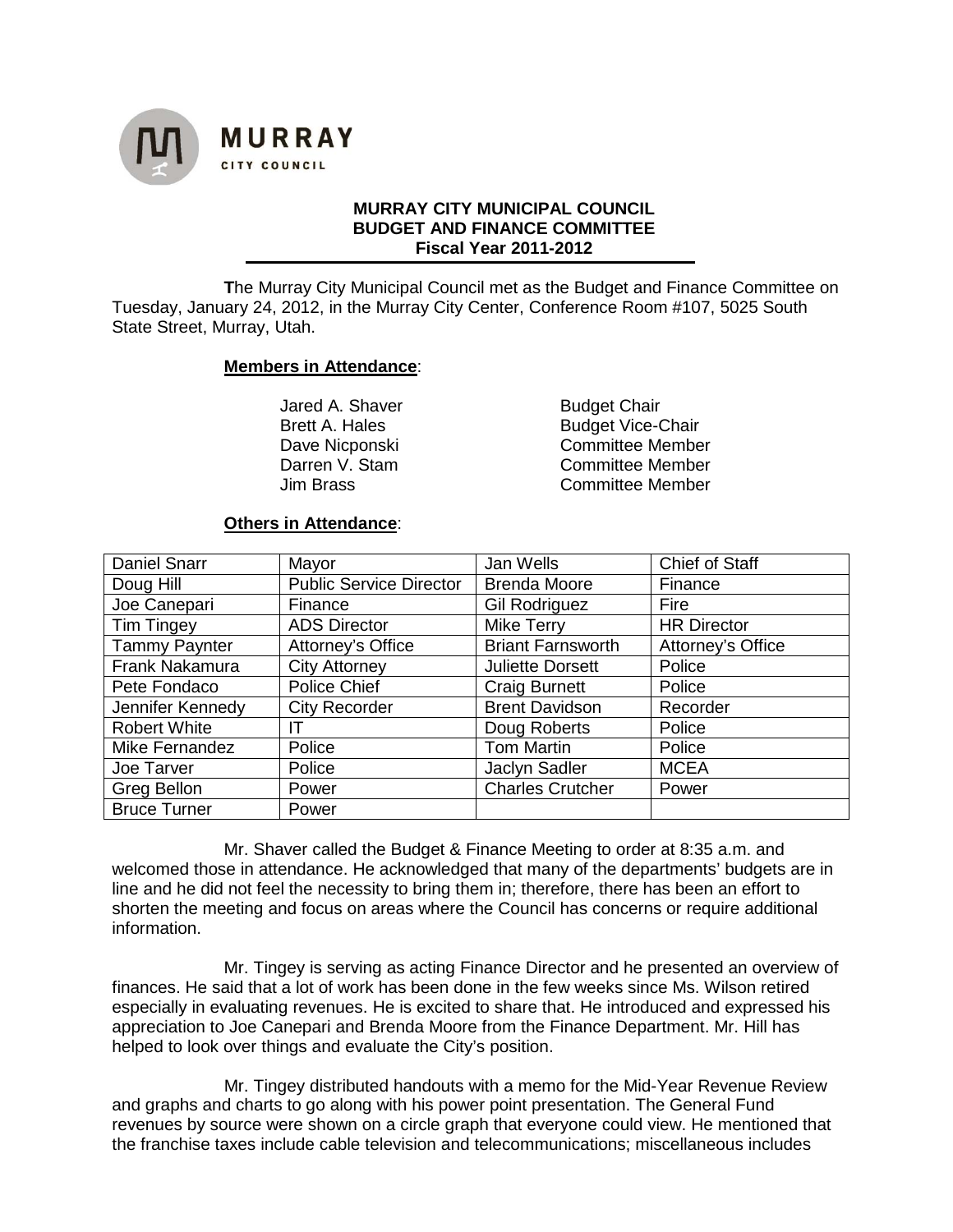some bond reimbursements and rents; transfers are the in lieu of tax transfers from the enterprise funds. Mr. Shaver asked if the interest income includes all departments. Mr. Tingey responded that it is General Fund only.

Mr. Stam asked how the money is accounted for when the Police replace guns, and they sell the old ones back. He wondered if the money they receive from the sale comes in as general revenue or goes back into their budget. Mr. Hill answered that in some cases, like the golf cart trade in, the return becomes part of the bid and there is no actual revenue coming into the City. When General Fund department items are surplused, vehicles or computers, that goes into the General Fund and not back to the department. Ms. Moore said any revenue would come in as miscellaneous income. Mr. Stam asked about the rent on the training facility. Mr. Hill said that comes in as charges for services. Any fees that are charged, for example, recreation center activities like Junior Jazz or baseball fees are revenue sources that go into charges for services. These are broken out in detail in the budget, Mr. Tingey explained; however, they are all lumped together in the graph.

Mr. Tingey next had a graph showing the enterprise funds revenue by source. The bulk comes from charges for services with some from capital grants and contributions and a little interest income.

Some projections had been run on sales tax revenue. These projections are for July to December, since we are in the midyear, and they compare each of the previous years from 2006 to current year. Through the first half of this fiscal year, sales tax revenue has been up 9.18% which is \$419,000 over the previous year. At this pace the City would end the year with \$13 million in revenue, which is \$1.5 million over the previous year. Even flat the rest of the year, sales tax would still be over by \$809,000. Mr. Tingey said these are exciting results and actual holiday sales are not included here. The receipts are actually two months behind. Projections are above the floor guaranteed by the state.

The next graph indicates the General Fund revenues and expenditures for July through December from 2006 to fiscal year 2012. Revenues are down slightly from the previous year and some fees for services are down. Expenditures are up a little from last year. The in lieu of tax transfers are down also. Overall, the City is in fairly good shape and in line with the previous year.

Enterprise funds revenue and expenditures were shown next. The revenue is quite a bit higher by comparison and that relates to the power department. In fiscal year 2011, the expenditures were up based on using reserves to implement projects from July to December. That increase in revenue is addressed specifically in the power department report, Mr. Shaver stated.

There was a graph showing revenue and expenditures for each enterprise fund; and there was a graph of combined expenses and revenue for all funds in the City. From July to December some positive things are happening in the City.

Mr. Hill noted that, as the auditor pointed out, all the enterprise funds are in great shape with the exception of two: the golf course and storm water utility. The storm water utility is currently doing a rate study that will be presented to the Council next month by the consultant with his recommendations on what to do regarding rates. If a rate increase is adopted, that should solve the issue. The golf course matter is not as easily solved. Some rounds have been played in December. That accounts for about \$40,000 in revenue for December and January.

Mr. Brass stated that if the City decides to raise the storm water rates, then he advises to hold a series of meetings on the east side to talk with them about storm water and roads.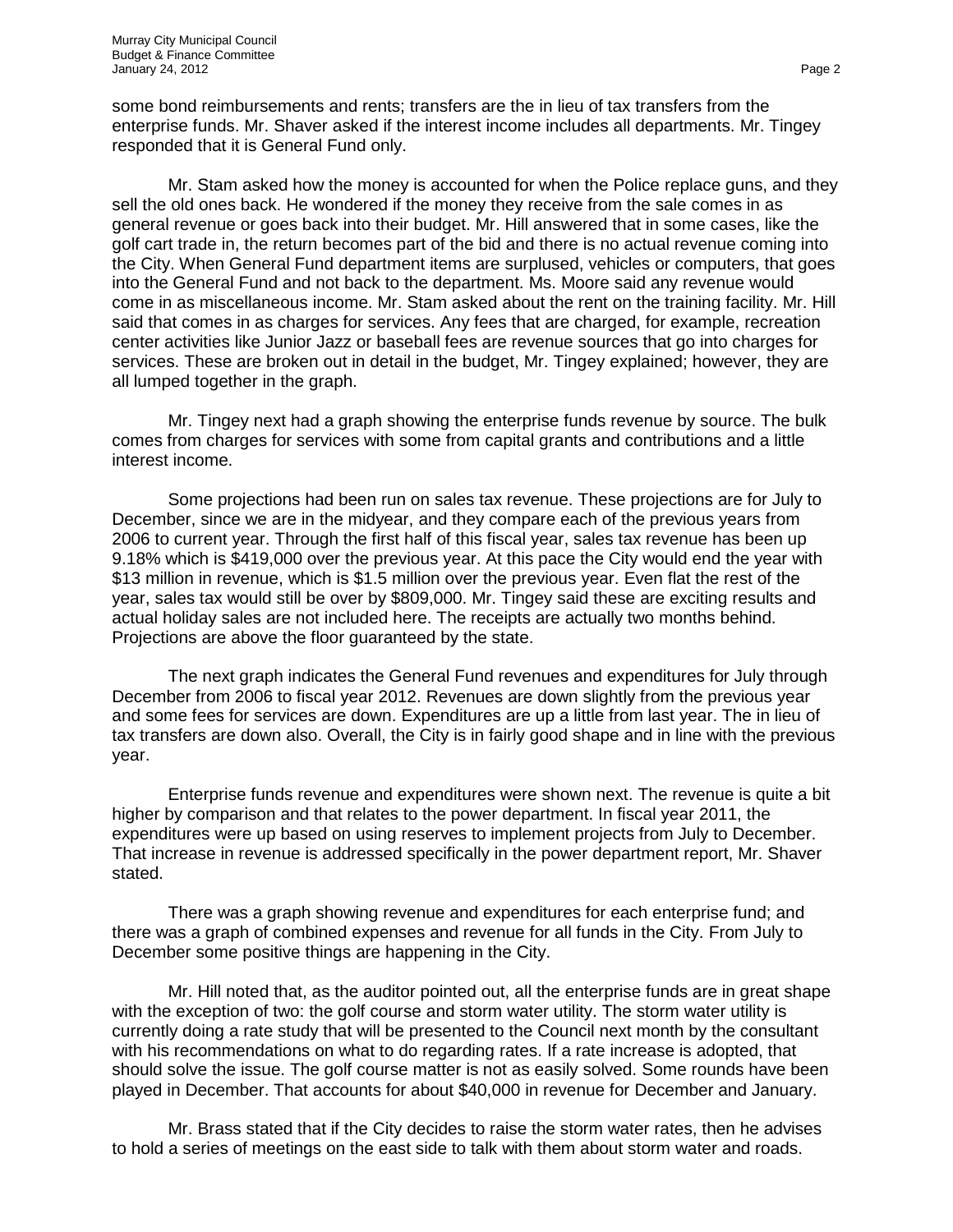Citizens need to be educated and understand that without this the costs to treat storm water would be much greater. Mr. Hill said that they do have a strategy on how to raise rates, and he added that the biggest concern is not so much with residential properties, because it will be minimal to them (one to two dollars a month); however, the biggest hit will come to the businesses, churches and school district.

Mr. Tingey showed the revenue numbers breakdown by fund related to the previous year and the next slide indicated by fund the percent received in relation to the current budget. By this time the receipts should be over 50%, some are and others are not. Some of this is due to timing, for example the RDA; the county has been slow in getting the revenues to the City. Probably, within three months RDA will be at full budget.

Mr. Shaver asked about the miscellaneous revenue that is significantly down. Mr. Tingey said that some of it is bond reimbursement that has not been received yet. Again, this may be a timing element.

There was also a chart showing the revenue numbers from July to December, fiscal year 2006 to 2012.

Finally, Mr. Tingey pointed out a budget comparison for the early retirement salaries and benefits. It is still somewhat of a work-in-progress. The original budget shows all the departments prior to retirements. The second column shows the payout and then the difference, which indicates the City has had to cover \$81,000 in the General Fund and a total of \$146,000 including the enterprise funds. Projecting from what is being paid right now to the 2013 fiscal year costs; there should be a fairly significant savings. The total General Fund savings is estimated at \$1 million. With the enterprise funds the savings is projected to be \$1.9 million. The administration is trying to understand these elements while moving into the next budget cycle.

Mr. Shaver said that in going through the mid-year budget reports, the comment that departments are staff short was repeatedly noted. If we meet all of these needs, Mr. Shaver said it will be important to know what that number would be. It is not reflected in the retirement savings indicated in this report. Mr. Shaver detailed that he would like to see a column that represents meeting the hiring needs and how that affects these savings. Mr. Hill commented that you likely will not see that until the next budget requests are prepared. Mr. Shaver would like to see that now. For example, if the police department wants to hire two officers then to see that reflected on this form would be helpful, previous to the budget request. Mr. Shaver mentioned the Mayor's State of the City address noting the comment that the highest priority is salary increases for the employees. It will give him a better idea if, possibly, one officer could be hired and give an increase to all employees. Mr. Tingey stated that he could do that. The Mayor said that it is a moving target, dependent upon what some of the retirees do, for example new employment or benefits through a spouses job. It will continually change. He agreed that the Administration and Council would consider together what can be done to compensate the employees.

A couple of things to make the Council aware of in preparing the next budget is, one, no finance director has been hired; therefore, there may be some delays in getting the budget to the Council. Second, the City is working on a cost allocation study that was initiated by Ms. Wilson. A group from California is working on that and the time frame for completion is March to April, which may hold up the budgeting process.

Mr. Shaver asked if a Wasatch Compensation Survey is being done. Mayor Snarr said that one has not been initiated; however, it is the way the City has always reviewed where we are in comparison to other cities. Mr. Hill said that HR has no plan to do that survey for this coming fiscal year.

Mr. Nicponcski voiced his observation and he said he may not be interpreting Mr.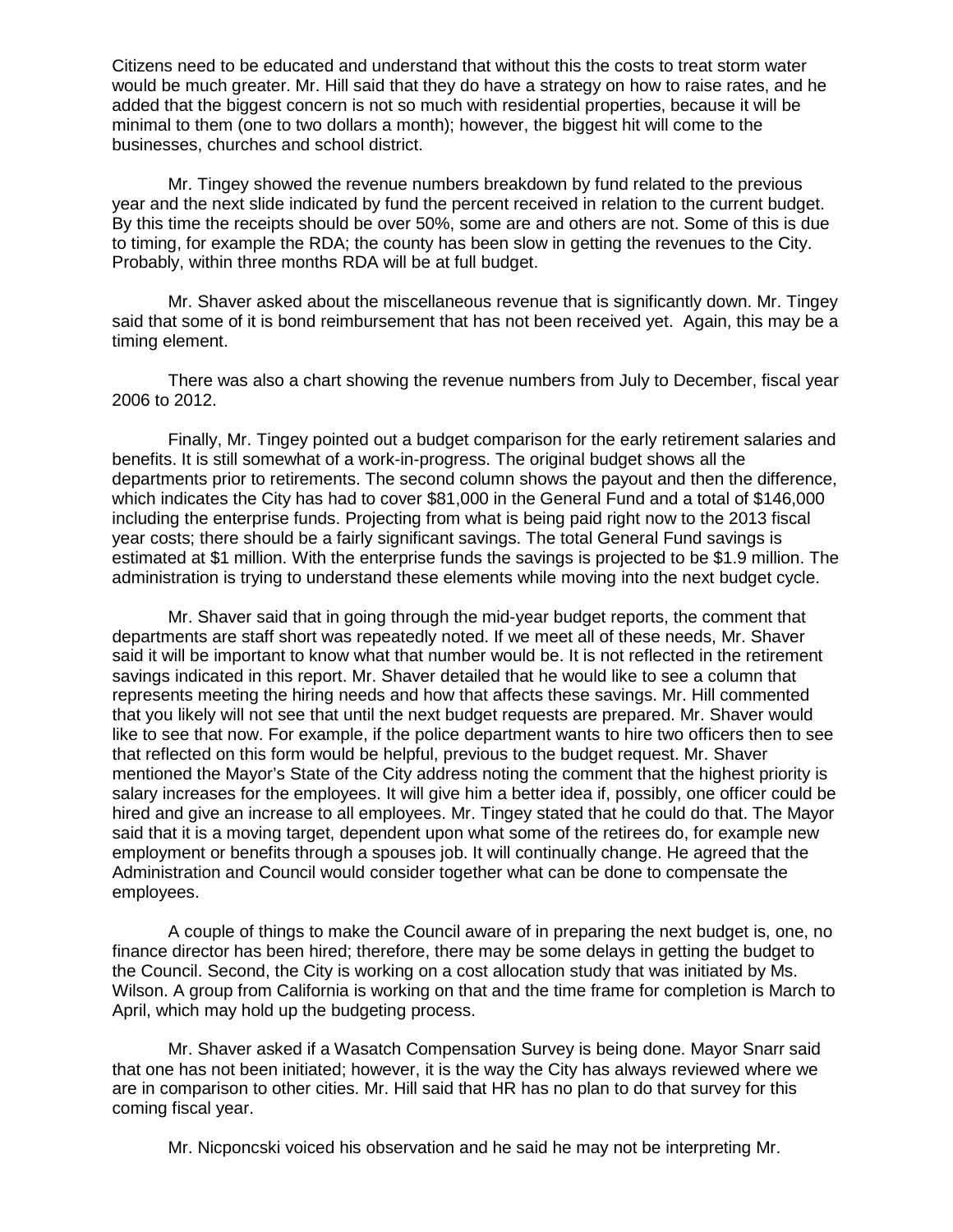Shaver's intentions properly, but he would not want to presume that if there is an overrun from the retirement that employees would be replaced. He would like to see the dollar number and leave what to use it for open for discussion. He does not want to tie that to a number of employees.

Mr. Tingey clarified that the cost allocation study is evaluating the cost of services for IT, attorney, and HR that the enterprise funds pay the General Fund. It has been more than 10 years since that has been evaluated. Mr. Hales asked if this is ongoing. Mayor Snarr said that business license fees and cost allocations have been reviewed, but not to this extent. The goal is to determine what is fair and reasonable. Mr. Tingey said this group is evaluating the methodology behind the numbers and they will have a model that will be in place for several years.

Mr. Hill explained that regarding the budgeting process, typically the Mayor has tried to deliver the budget to the Council by the first few weeks in April. Mr. Nakamura has stated that the Mayor legally has until the first Tuesday in May to deliver the budget. The departments have not been asked to begin putting their budgets together and that takes some time. Additionally, with the delay in getting the cost allocation study, the administration may need the extra two weeks before delivering the budget. The Council will still have all of May and June to work through the budget and get it adopted. Mr. Shaver does not feel it will be a problem.

Mr. Tingey agreed to keep a close eye on the sales tax and revenue projections and to inform the Council of progress. Mayor Snarr said he has seen the numbers from Fashion Place Mall and all were impressed.

# **Fire Department Chief Rodriguez**

Chief Rodriguez said that his biggest concern in looking at the budget is vehicle maintenance. As vehicles have not been replaced more maintenance is required. The heavy vehicles and apparatus are being repaired by firefighters. Quite a bit of money and energy has been spent getting the reserves up to where they need to be so that is the one concern. He does not touch the budget until absolutely necessary. The uniform allowance is kind of odd. It was only at 21% and it is a fixed cost that goes into the checks, therefore he has no control over that. The overtime is interesting. The three different divisions are administration, suppression and medical/ambulance. If you look at all three overtime accounts, they are actually very good. He has reevaluated how he did things in the past and if the numbers are down, he will pull an ambulance out of service rather than hire people back. If the overtime steadies he may look at bringing people back on the weekends if that is the busy time to keep the ambulance in service. When he shuts down an ambulance the potential of losing revenue exists. When he shuts down an ambulance, whatever agency is the closest to a call backs us up, the Chief said.

Chief Rodriguez asked Mr. Tingey about the fixed garage costs. He said that the only thing he uses the garage for are the staff vehicles. He wondered if that number can be adjusted. Mr. Shaver asked about cell phone expense as this is high in most accounts. Fire is at 66% and he wondered if there is greater use of the cell phone. Chief Rodriguez is using a different system with the paramedics. They can send information to the hospital on a data system. It may need to be adjusted in the next budget year.

Mr. Brass asked if all the firefighters are on the same cell phone service. It would be an advantage if they talk amongst themselves. They are on the same system. There is not a lot of dialog with the phones the City supplies the Chief responded.

Mr. Shaver asked about a previous comment made by the Chief regarding Murray's equipment matching the other agencies. These are the tanks (SCBA) that have been upgraded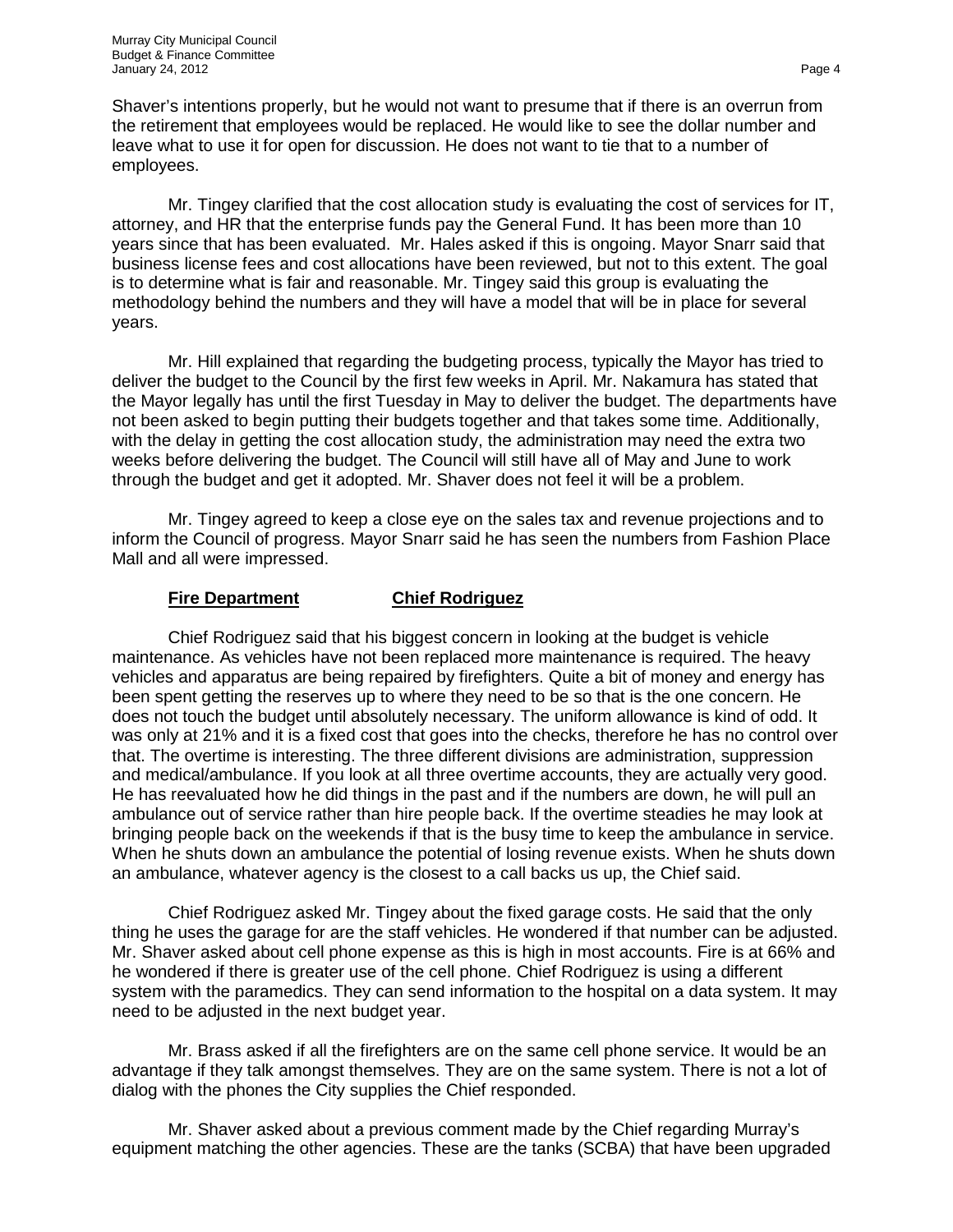under the small equipment line item. That line item is 94% spent.

Mr. Shaver said that the Council members have talked about the need to have emergency personnel are up to date and have everything they need.

The Chief expressed that apparatus are the biggest expense and they are recurring, about every four to five years. He would like to continue the conversation about capital investments with money being put in annually for that. It is always difficult but then he would not have to request so much when apparatus is needed.

Mr. Nicponski asked if the City can have a capital reserve account and not have it affect the 18% maximum. Mr. Brass said that he believes the City can hold capital and carry it over. Mr. Shaver said that it has been discussed with Novak who is preparing the strategic plan and it will be discussed further at the retreat. There are similar issues in other departments.

Mr. Brass said that the Council does not want to cut personal protective equipment. The Chief says that in addition to the apparatus, they have the gear that wears out. It costs about \$1,500 to \$1,700 per set. To replace 60 sets is expensive.

Ambulance billing has gone up, which reflects charges for services. Overall the department is at 50%. Mr. Nicponski commended the Chief for stepping up and taking reductions in force, establishing policy and administering that policy. Service levels are not suffering due to the actions he has taken and it is outstanding, Mr. Nicponski noted.

# **Public Services Doug Hill**

Mr. Hales asked if the numbers for salary, benefits and overtime is kept by the department head or if it comes from somewhere else. Mr. Hill said that finance provides the regular salary costs and benefits; however, the department controls the overtime. They try to anticipate and budget for that and temporary employees. He noted that in most budgets the regular employees will generally be over budget due to the early retirement payouts.

*Roadways* – Equipment maintenance costs are escalating throughout his budgets because the staff is driving equipment that should have been replaced several years ago and the expense of maintaining is greatly increasing, Mr. Hill stated. It is a reflection of old vehicles. Some are 20 years old with rusted out floorboards.

Mr. Shaver said that in talking with Novak there have been discussions on the means to replace vehicles as a capital investment rather than annual expenditures in the budget.

Mr. Hill directed the Council's attention to the street light energy. There are two accounts, an internal (MCC) account and Rocky Mountain Power (RMP) that basically takes care of the area east of 900 East. He is not able to explain why those costs are going up and Rocky Mountain Power has told the City that it is strictly the power cost of the street lights in that area. It is 71% spent; however, it is not something that the department can control. Mr. Hill confirmed that the line item will be over budget based on current usage. Mayor Snarr commented that Rocky Mountain had a rate increase approved. Some cities charge for this service but Murray has not taken that position.

*Class C Roads* – Mr. Hill pointed out the sealer, mulch, concrete and road base line items. These are the funds left for road projects this year and are pretty much committed. The mulch, concrete and road base will be used for an overlay on 5900 South and Vine Street between about 700 East and 1300 East. Due to a water line issue the department was not able to complete this before the snow came in the fall. The sealer is committed to do some neighborhood streets and the staff is evaluating which neighborhoods to do now. The money will be spent in the spring.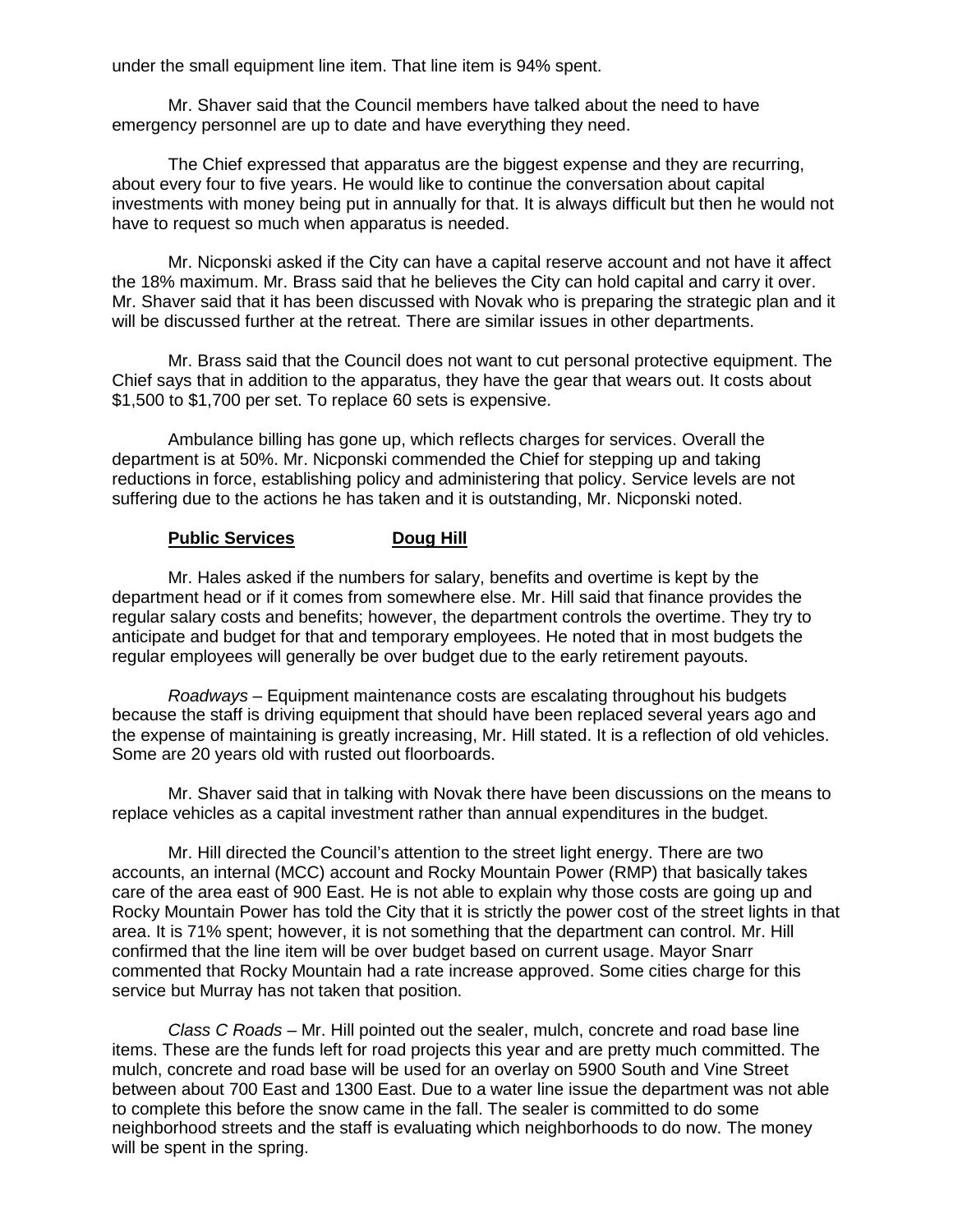Mr. Stam asked about the rejuvenator that the City has used. Mr. Hill said that they like it. Although, it seems to have worked better on Potomac than it did on Green Oaks. The quality of the road on Green Oaks has improved. It is very inexpensive and for a road that is in good shape with only some drying asphalt, it is a way to keep the road in good shape.

Mr. Brass said that he received some interesting phone calls in his district. With the slurry seals that were done, people think they are getting their roads repaved. It looks like that. The psychological effect is actually very good. Mayor Snarr said the key is to prevent alligatoring, which with freeze and thaw scenarios the road is blown apart. It is one dollar to do good road maintenance versus ten dollars to do a total rebuild. Mr. Hill advised that you cannot do it on roads that are too far gone.

Mr. Nicponski asked how long the life extension is due to sealer. Mr. Hill expressed that you can get an additional ten years.

The line item for Cottonwood and Winchester intersection shows nothing spent on it. That is an agreement entered into with Utah Transit Authority (UTA) about three years ago when they were constructing the station for the Mid-Jordan line. The road had to be realigned along 300 West at the intersection. It is completed and our agreement was that they would pay for it up front and Murray would reimburse them when the funds became available. This year \$350,000 was budgeted not knowing what the total reimbursement would be and we are working with them to pay it, Mr. Hill stated. We also have to pay interest on the funds and are getting closer to finalizing it, however, it is anticipated that the payment will be greater than \$350,000. He indicated a need to put it into the next fiscal year budget or if the payment needs to be made before the end of this fiscal year, then it would likely require a budget opening.

Mr. Brass asked if Winchester is a Murray street or the state's. Mr. Hill stated that it is all Murray's.

Mr. Shaver questioned the time frame. Mr. Hill detailed that it started about two and a half years earlier. They had to buy right of way, buy land, build the road and install the traffic signal. To our benefit the interest was tied to the public treasurer's fund, which is about half a percent. It could be \$100,000 in interest.

Main and Big Cottonwood is a project going out to bid next week. This is the bridge on Main Street over Big Cottonwood Creek. It is a shared project between Murray and Salt Lake County because half of the bridge is in the County and half in Murray. We anticipated Murray's cost at about \$77,000; however, Utah Department of Transportation (UDOT) lost some money and had to use a different source of funds from the federal government requiring a higher match from the City, and some design and building costs increased because of a major sewer line to be moved. The engineer's estimate is about \$300,000 that Murray City will split with Salt Lake County. This is a lot more than the \$77,000 budgeted. The City will bid it and see what the costs come in at. Typically, a deposit is required before construction begins; therefore, it may require a budget opening in this fiscal year to come up with the matching funds to build that project. Murray is taking the lead on this project.

There is a huge unbudgeted expense under Reimbursement Cottonwood/ Winchester for \$2,117,000, Mr. Hill pointed out. This was a three day in/out account and what does not show up here is the matching revenue account. We had to issue a check to UDOT and about three days later UDOT issued a check back to the City for the same amount. Ms. Moore stated that there is a line item in the General Fund for that particular amount. Mr. Shaver recommended that the explanation be included on this line item for the Council's tracking purposes. Mr. Hill added that as a result of that transaction, the total shows that the public works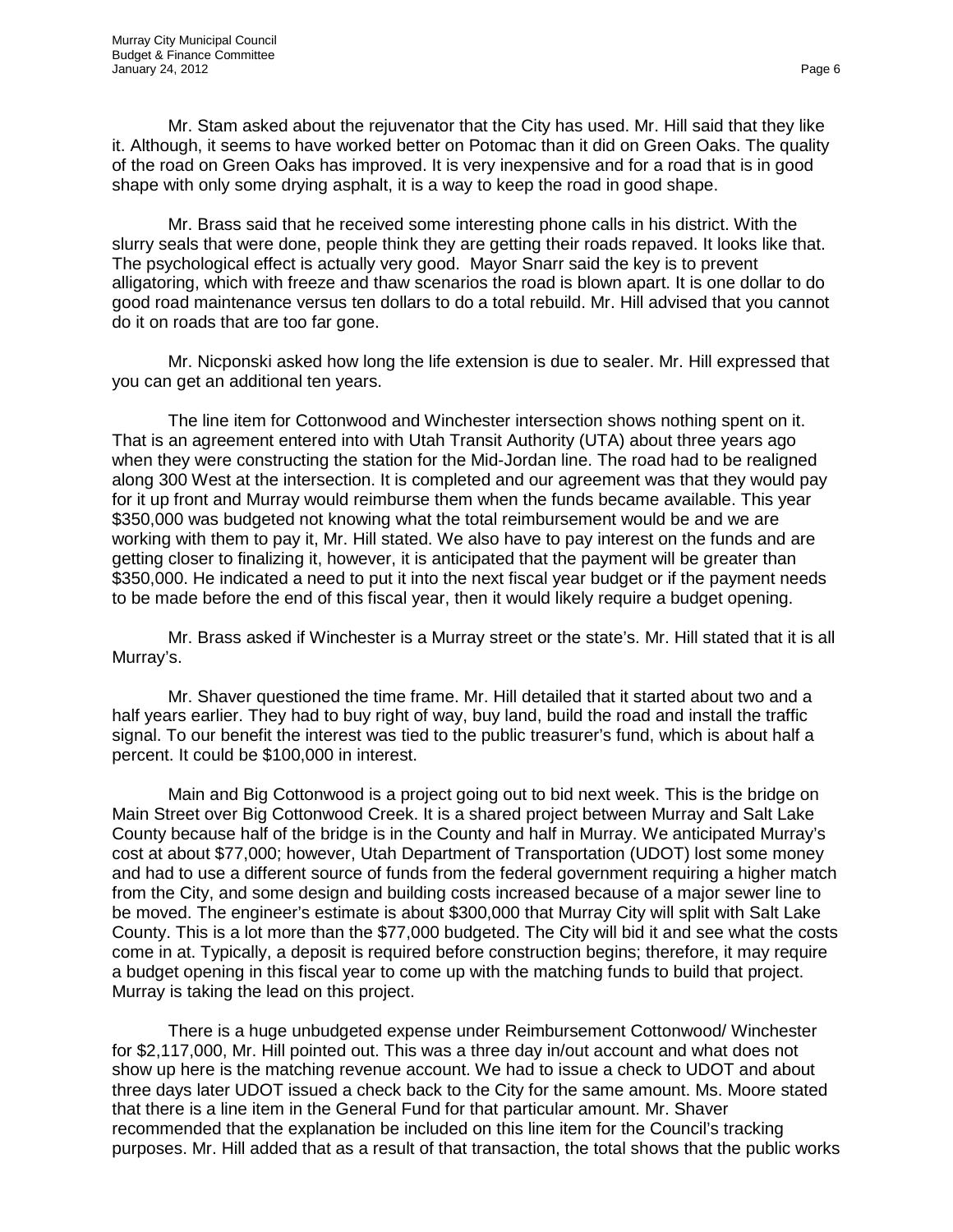budget is 91% spent, which does not take that transaction into consideration.

*Engineering* – In the Engineering budget the overtime is 132% spent. Mr. Hill discussed this with the Mayor and it was decided that the overtime costs needed to continue to be paid. There is an extraordinary amount of work going on by other agencies in the City's public rightof-ways that require Murray to have people out inspecting, making sure water lines are done correctly, that sidewalks are replaced and that landscaping is done properly. If we do not have a person out there inspecting it could become a problem that Murray inherits in the future. Much of this work is done on weekends and after hours because it is being done by the private sector or other utilities. He anticipates being significantly over budget this spring depending on the amount of work being done.

Mr. Nicponski asked how many people were doing this work before the reduction in force. Mr. Hill said that one person was lost in engineering going from two inspectors to one. Still the afterhours work is primarily the issue. Mayor Snarr stated that it is critical to be there. He noted that on Peak Circle and Revere Jordan Valley Water installed the lines too quickly and they all sunk a couple of inches. They were called to come back and repave it; however, if Murray had gone in to do a grind and overlay it would not have been a good job because there was additional sinking where the trenches were laid.

Mr. Shaver asked about the shop and garage and the utilities that have varied so greatly from the budgeted expense. Mr. Hill said that it is difficult to track utility costs from year to year because they are so different each year. Those bills come into finance and they are not certain how they are tracked into the department. In working with the Finance Director this last year they tried to project some historical usage. With better historical information, they can get closer to actual costs. They are always a year behind in reacting. Mr. Hill said that Ms. Wilson changed the way the utilities were paid by sending them out to the departments before automatically paying them. The departments are more aware of utility costs and they may consolidate some meters for cost savings.

*Parks and Recreation* – Under City Parks' improvements there is \$100,000 which was allocated to make the pavilion repairs on the beam replacements. The project has started and as the contractor removed the roofs to get to the beams, there was significant damage to other beams and to the structure the roof attaches to. He stated that it makes sense to have that repaired also while they torn apart. He has talked with the Mayor and has authorized Mr. Sorenson to have the contractor repair as much as possible; although, they will not repair one of the pavilions. Fixing the underlay for the roof structure puts the expense at about \$110,000 and he will try to absorb that elsewhere in the budget. He said that in his opinion, this is a real band aid approach to repairing the pavilions.

Mr. Hales said that the condition of the pavilions is horrible. The ones that will not be repaired are horrendous. Mr. Shaver asked what the cost would be to repair them right.

Mr. Hill said that in his opinion the pavilions need to be replaced. A bid was done and the City was ready to start that project in 2008 before the economy fell apart. The bids were about \$800,000 for four pavilions. The design and drawings are done and paid for. What is being done now, will get the City by for a couple of years. But if the Council thinks these will last five to ten years, they are wrong. In two years we will be back in this same situation. We are committed to the \$100,000 repair now; however, he would not like us to continue spending \$100,000 every two years.

Mr. Brass said that it would be prudent to rebid it and then put it on the list as a priority on capital expenditures. Mr. Hill can have an engineers estimate done based on the drawings we have. He guesses it will still be in the \$800,000 to \$1 million range. Mr. Shaver commented that one could be rebuilt while three are patched. The following year another could be rebuilt and two patched and so on until all have been rebuilt. That would make it part of the capital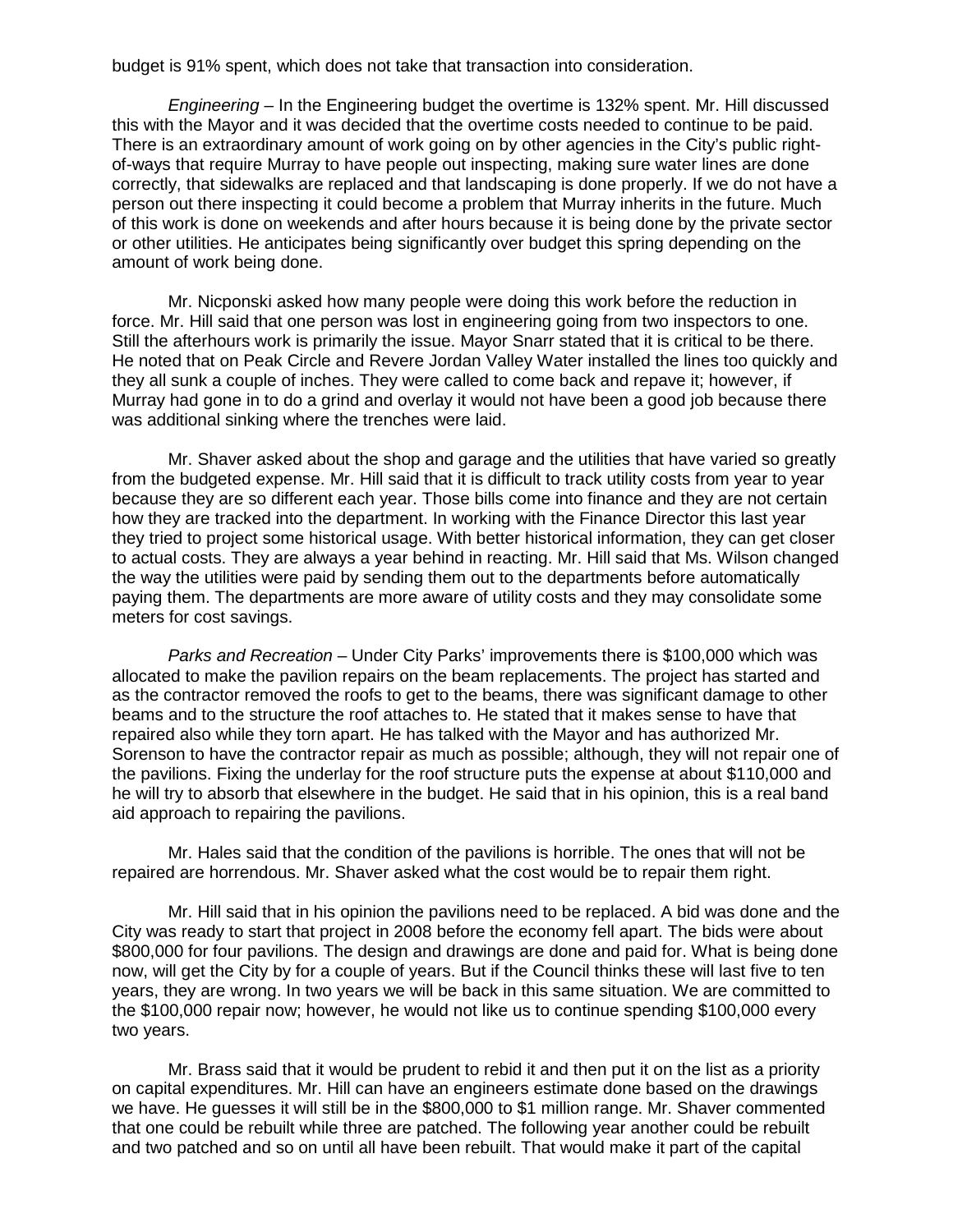improvement program (CIP) with an end result planned.

Mr. Hales asked what is meant by using the CIP. It was explained that they would be fully rebuilt over a period of about six years.

Mr. Brass asked what the risk is by not repairing all the pavilions now. Mr. Hill said that the worst ones will be repaired and the others will be okay. Pavilion 4 will not be repaired. They will fix the safety part and put on a roof that will not leak. It is just not a long term fix. He confirmed that the ones that are not being repaired will withstand a windstorm as was experienced by Bountiful this past year.

The Mayor is very concerned about deterioration where we are not able to see it. Mr. Brass stated that Logan has a tester that one can drill into the beams to see the condition. Mayor Snarr mentioned some trees that turned out to be hollow inside and he ordered them removed because they were unsafe.

*Park Center* – The budget for maintenance of buildings under the Park Center is already 90% spent. There are two major problems that must be addressed, almost immediately. First is a leaky roof; water was all over the gym floor. A dozen buckets were all over the gym and a girl slipped and fell and hurt herself. Before long the claims will exceed the cost of repair. Three bid estimates have been received and they are all around \$40,000. The Park Center roof is ten years old and it is time to do something with it. A budget opening will need to occur to fix the roof. The other issue involves the stairs up to the water slide in the building, which are rusted through. Bids are being obtained to repair or replace it. He advised that it could probably wait until the next budget year to come up with a good number, but it is imminent. Now they have duct tape on the railing to hold it together; however, it is safe and has been certified by a structural engineer as well as by Glen Sidwell. The duct tape is just to keep people from cutting themselves.

Mr. Shaver asked if when this was built an estimate of life was given due to the water and chlorine atmosphere. Yes it was, Mr. Hill replied. Mr. Shaver stated that when the CIP is developed these things can be anticipated for replacement at a specific time. Mr. Hill would like to do that for all the City buildings because HVAC systems and roofs only last so long and it would be nice to have those items on a CIP plan.

Mr. Stam asked if the stairs are stainless steel. Mr. Hill said they are not stainless but are coated with a rust proof material; they are rusting from inside out. Mr. Stam stated that the only way to protect it would be to dip it. Mr. Stam mentioned a company that makes those of fiberglass, which is a little more expensive initially, however, it lasts much longer with no maintenance.

Mr. Hill's only other concern is how the City will deal with the revenue, expenses and capital projects of the golf course.

Mr. Nicponski stated that it would be nice to have a list identifying the costs of all the repair and replacement projects.

Following a ten minute break the meeting continued.

# **Attorney's Office Frank Nakamura**

Mr. Nakamura introduced Briant Farnsworth who works with the claims and helps with the budget, and Tammy Paynter who is working on the budget, as well, and is relatively new with the attorney's office.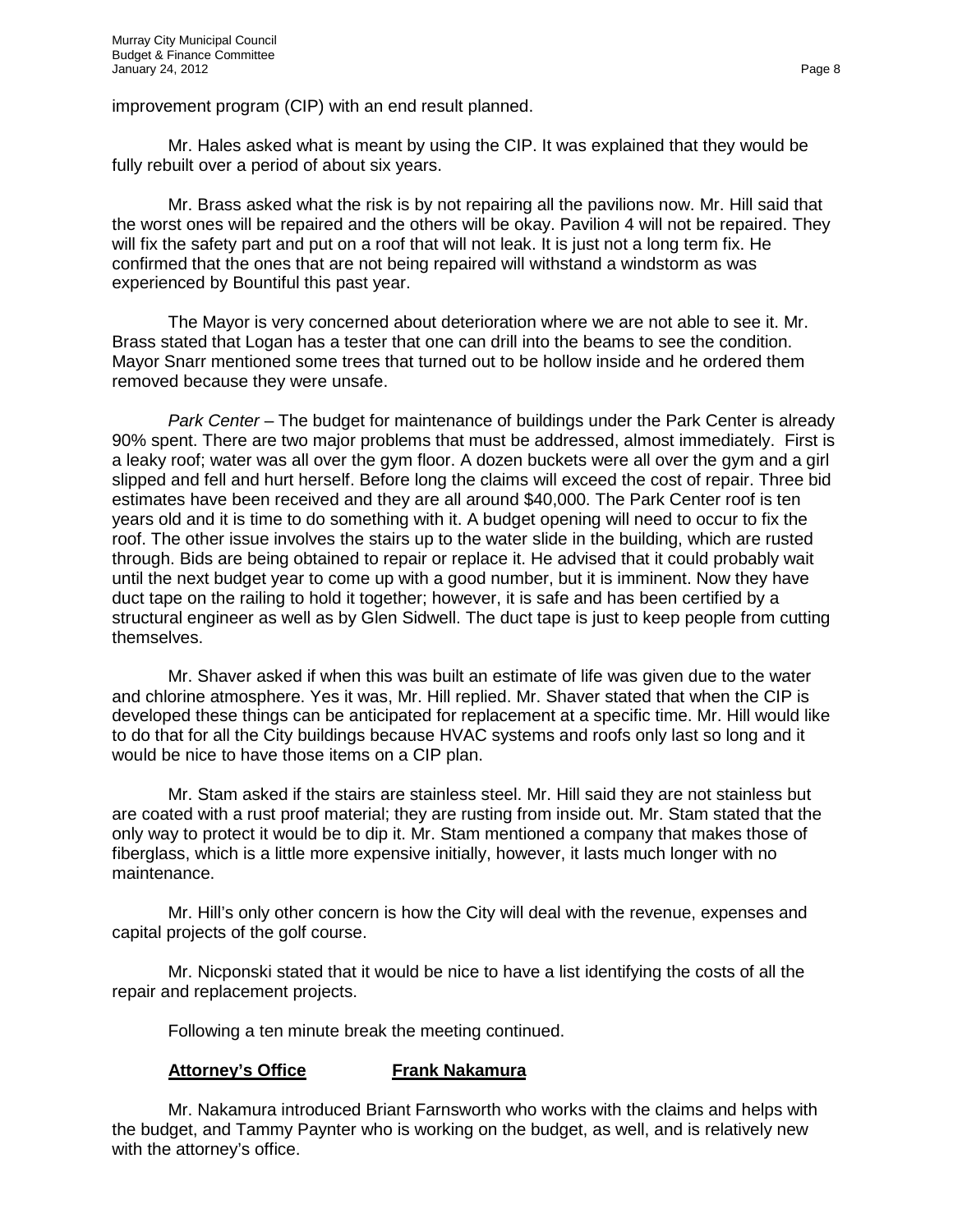Mr. Nakamura mentioned that his memo addressed all items that were significantly over or under the 50% mark; therefore, he was open to questions from the Council.

Mr. Shaver asked about the need for a new copier and pointed out \$2,500 budgeted in the small equipment line item. Mr. Nakamura stated that he is waiting to see if his copier can be repaired; however, the copier in the prosecutor's office is an older one from another department that replaced one. He feels that it is becoming less cost effective as the maintenance is exceeding the cost of a new one. He also has a need for a fax machine and scanner. Mr. Brass pointed out that it becomes a productivity issue too. Mr. Shaver noted that the Council is also concerned with money that has not been spent and the reasons behind it. If money is budgeted, he would like the departments to take full advantage of it. Mr. Nakamura is trying to stay up with the technology and the way business is being done. Most places want documents that are scanned; they can be signed and scanned and deemed official documents. He admitted that he relies on Briant and Tammy for technology expertise. The copy/scanner is really needed.

Mr. Shaver asked Mr. Nakamura to talk about the Risk Fund and explain what is being done because many feel this is something that needs to be resolved. Mr. Nakamura commented that the City carries liability insurance for claims above \$250,000, which is our deductible amount. We are covered for certain kinds of claims, not all. We can be considered self insured for up to \$250,000; however, that is really not considered being self-insured. For certain tort claims the City does have some immunity and caps. The insurance carrier has never had to pay. You can get it in your mind that maybe the money we are paying in premiums could be put into a risk fund that builds up. Mr. Hales asked if would make some interest if we kept it. Mr. Nakamura said that we would make interest and he would hope to invest it. There are only certain investments, very conservative, that can be made as a City. If Murray were totally self insured, it would also have control over coverage. With an insurance company you never know whether they are going to cover you or not because there are exceptions. All these issues come into play. It takes only one case to be catastrophic to the City. This makes him nervous about moving into such a program. The cost of litigation and how a jury rules are such unknown factors. He is going back and forth on this matter, and working with the insurance advisor, he feels there are some things that need to be cleared up, such as gaps in coverage. Some cases are not covered; those are the land use cases. There is no available coverage for this. Again, here a risk fund would be helpful and should be talked about. There is better accounting, the expenses can be related to claims and will be easier for everyone to see. There may be professional services involved. How far the risk fund goes is the question and he is not in a position to make a recommendation. Insurance advisors have been asked to look at catastrophic coverage to see what is available. Mr. Nakamura thinks the City would need that until a risk fund is built up to several million dollars.

Mr. Shaver asked if we carry catastrophic coverage, while we build our risk fund, can we cease insuring some other areas because of the limited liability, so that some funding can go into the risk fund to build on. Mr. Nakamura said that under Utah law there are certain claims covered by the Utah Governmental Immunity Act that have caps on them. The caps continually have increased over time. We could craft a program taking that into consideration, and then carry \$500,000 per occurrence and \$1 million per event. Some claims could be crafted differently than others. Then there are the claims that are not covered by insurance companies.

Mr. Shaver stated that we could develop a strategy to get us to an end result, just like the CIP. We need to forward think. He quoted from Mr. Nakamura's narrative, "Further, States tends to invoke exceptions to pending cases to avoid having to be responsible for a claim." Mr. Nakamura has informed States that he needs to know up front what is covered; he does not intend to be in the middle of litigation receiving letters making exceptions to claims. They have told Mr. Nakamura that their attorneys are developing a policy stating what they will be responsible for. This is one of the issues; knowing where the gaps are. Mr. Shaver said that if we have equity interest in States then the City should have input into what those are. Mr.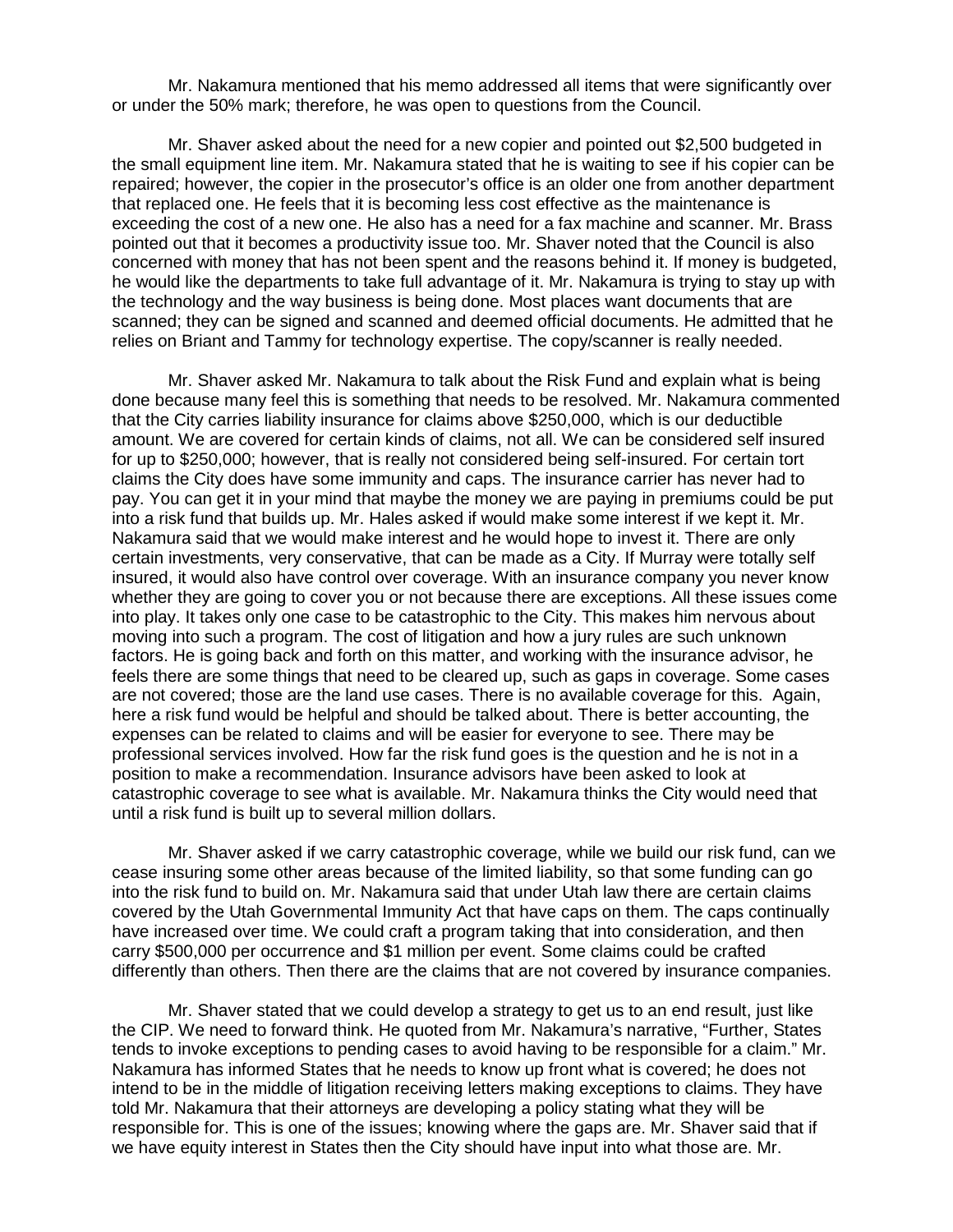Nakamura said the equity interest is not real. States was formed with the idea that there would be a fund, dividends would be paid and we would pay a premium. We do have a voice and they have been more open to discussing the exceptions and they plan to enact a policy that will clarify what our concerns are. It may be necessary to go through each one of the exceptions to know what they are.

Mr. Shaver would like to formulate a committee or group that would analyze building a risk fund and what the process is to do that. He would like to combine administration, department heads and Council members to look at those who are at risk and discover how to do this.

Mr. Stam asked how much money is put away to cover the \$250,000 deductible. The City has10 to 20 claims per year and there is \$1.4 million in the risk fund to cover deductibles. Mr. Stam asked if we look at history and maximum payouts are we at the threshold with \$1.4 million, or how much do we need to have. Mr. Shaver said that is why we have an insurance company to create the actuarial tables. Someone else needs to analyze it. Mr. Nakamura said that by looking at the data, the City could come up with a number; although there is a part of him that is scared of the one case that is catastrophic. We can never know what a jury is going to do. Mr. Shaver reiterated the need for a committee to look at it.

Mr. Nakamura pointed out that he has four attorneys and much of his efforts are directed towards the prosecution. There are more than 10,000 cases going through his office.

## **Human Resources Mike Terry**

Mr. Shaver commented that Mr. Terry was specifically asked to consult with the Council on issues facing it in the budgeting process.

Mr. Terry added that the Human Resource Director wears many hats and his presentation would be to discuss compensation. He has a benefits hat, employment action hat and a recruiting hat.

He proceeded to give an overview of the Murray compensation plan and point out some of the issues currently at hand. The City has 35 grades and each grade has a range with a minimum, midpoint and a maximum. A survey is done to assign a grade to each job. The midpoint is compared to other cities and counties. This is called 100% of average. The minimum is 80% of that and the maximum is always 120% of average. This process was created over ten years ago at a time where an employee could get through this range in from eight to ten years. The City was averaging a 5% raise even for poor performers and one could receive up to an 8% raise. It was quite common for someone to reach the maximum after ten years. Since then, over the last few years there have been no increases and the only way to get up through your range is by a merit increase. An employee is given an evaluation; depending on your score a raise is given, maybe to 83% or then to 87% until one has topped out. That point is called "red lined." Over the last few years, with no raises given, salary compression has occurred. For example, in the police department, officers are hired at minimum. An officer hired four years ago who is still at minimum is paid the same as an officer hired two weeks ago at minimum. There are probably ten officers sitting at the minimum. This causes frustration, especially in a time when all salaries are public and everyone knows what others make. Websites such as the state transparency website and UtahsRight contain all that information. If you go to these sites, make sure that you compare apples to apples. Some agencies enter only salary while others combine the salary and benefits into a total. Click the person's name to determine the salary and benefits separately.

The purpose of a compensation plan is to attract and retain good people. If an entity is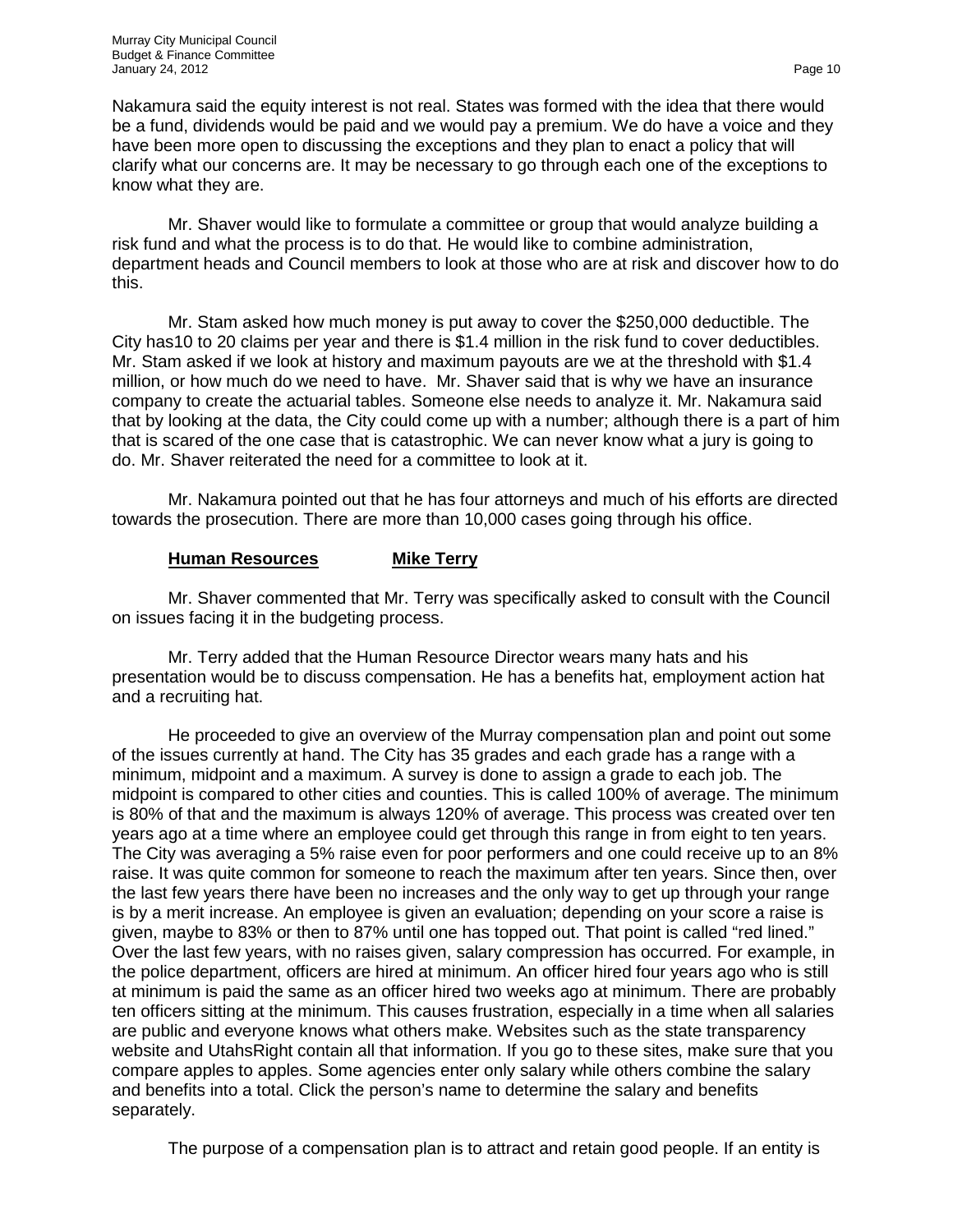not paying what it should, good people will not be attracted and they will be lost. Once the economy begins to improve, employees will begin to look other places. In addition to the 34 retirees, Murray has had an additional 12 employees resign in the last six months. This is a significant amount for Murray City. We are at 372 full time employees. There was some discussion on this, and Mr. Terry noted that in a regular year about 3% of the employees would leave. This would be about 12 people per year.

A couple of other issues have affected staff. An office administrator study was done to combine all the secretarial type positions (about ten previously) and these have been consolidated down into 4 positions. The grades may have changed and titles changed but no money compensated these adjustments because the City could not afford to.

A midpoint employee should be someone with five years experience, a journey level, who is proficient at their job. A maximum level employee should be someone with ten years experience, an expert in their field, they know what they are doing and have mastered their job. For an office administrator, for example, who has been here 25 years to be sitting toward the bottom of her current range is not paying her fairly, Mr. Terry expressed as a compensation expert.

Mr. Terry said that the City has a policy that a department head can bring in an employee anywhere between minimum and midpoint depending on their experience if they have the money in their budget. They have that leeway. A department head may have a hard time filling a position, for example, for awhile civil engineers were very difficult to find. He is finding that to be the case with the police forensic lab manager. There were only two applicants, making it difficult to find someone good. Department heads bring in their employees at different points and it does create some dissention amongst the employees.

In police and fire there was a time when it was hard to find good officers and firefighters. A policy was created that if a person had five years experience with another city, they were brought in at midpoint. Some existing officers, even after seven or eight years, still were not being paid at midpoint. Now we have this same situation with the long time officers and new hires because there have been no merit increases for several years.

These are some of the issues with our current plan. Mr. Terry explained his proposal, which has been recommended to the Mayor for his consideration. He pointed out his graph on the whiteboard showing that when someone was with the City for five years they should be at midpoint and at maximum by 10 years. Mr. Shaver said that this was based on very specific assumptions, at five years an employee should be at this point based on length of employment.

Mr. Terry said that these days are gone and probably will never be seen again. His proposal has cut that in half. He said that after ten years his hope would be that an employee could be at least in the middle of the range. If they have been employed for 20 years then they should at least be at the top of the range. An expert in their field should be at the top of the range. Same with a ten year employee, they know what they are doing are knowledgeable and understand the position and should be half way up the range.

What this proposal does is to move employees that are below that standard, Mr. Terry remarked. A ten year employee would go to midpoint; a 20 year employee would go to red line and every step in between would move. Looking at the Proposed Salary Adjustment Comparison Mr. Terry prepared, you can see that 224 employees would receive a salary adjustment in their grade range. There are 148 who are okay in their range but would receive a cost of living adjustment (COLA). The adjustment would include the COLA, because the way a COLA works is if you have a range from \$10 to \$20 and you give a 1% COLA, now the range is \$10.10 to \$20.20. If you are moving an employee out to red line then it is already included in the range. The ranges are adjusted when a COLA is given. The employee moves up within the range.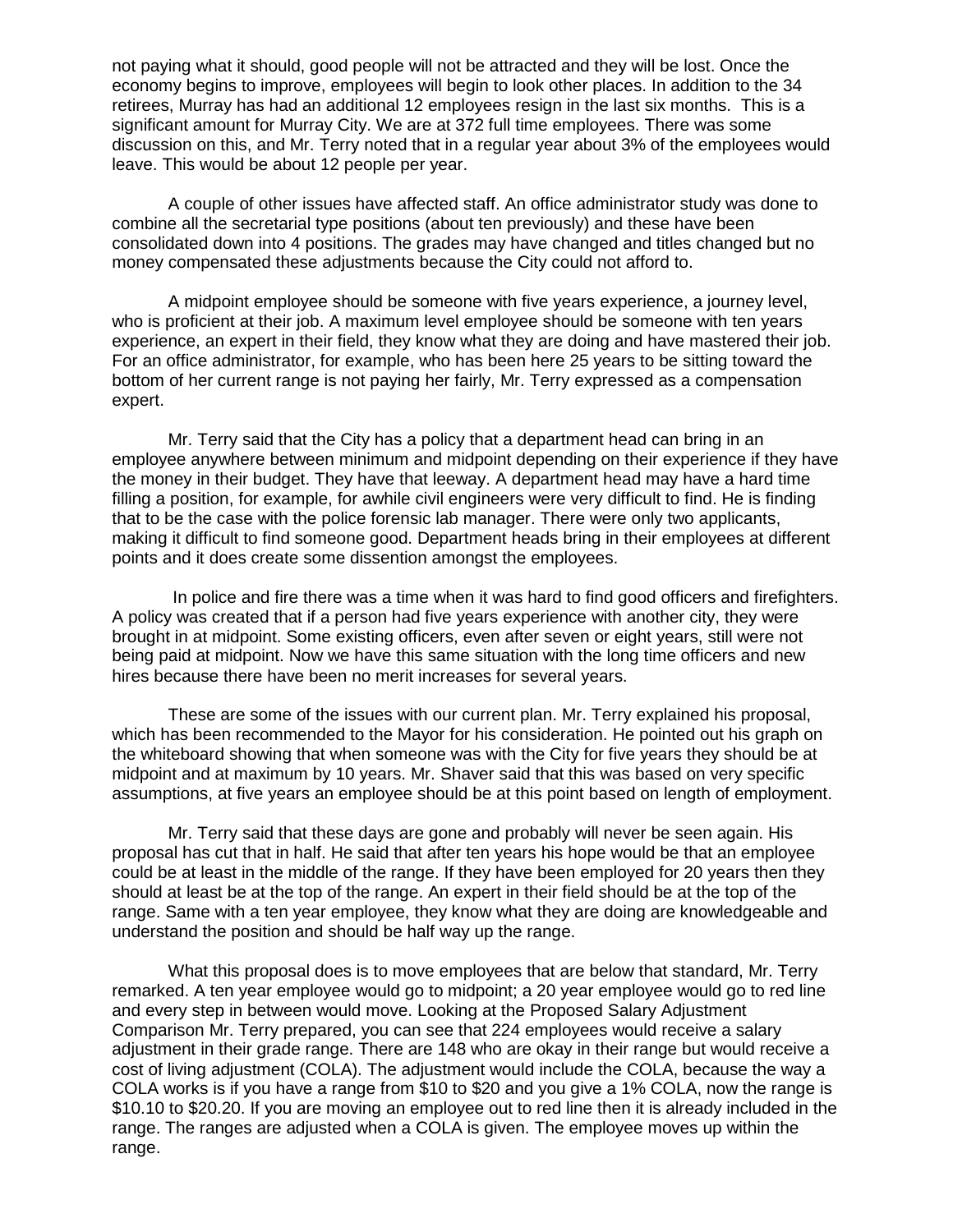The bottom section of the Proposed Salary Adjustment Comparison shows the costs associated with the increases. If a 2% COLA was given the average COLA for the 148 people would be \$1,100 and the average salary adjustment for the 224 employees would be \$4,700. The total cost of that would be \$1.2 million. The comparison shows the corresponding numbers for the 3%, 4%, and 5% COLA giving a range of choices for the Council discussion and consideration. Mr. Terry thinks this is the fair thing to do and there are many employees who are not where they should be in their range, but the Council can debate whether or not they should be anywhere in their range. To run an effective compensation plan, people need to be moved to where they should be in their range.

Mr. Shaver recognized that the 224 people are going to be at a variety of years and experience within that range. You are adjusting people equal to their time, not equal to their pay.

Mr. Terry confirmed that a ten year employee at 97% of midpoint would move to midpoint (100%). An 85% employee who has been here over 20 years would move clear up to the maximum, due to their time with the City. One assumes that time equals knowledge and value to the City. Mr. Terry said that if we were to hire a fire chief from Unified Fire with the exact knowledge and experience that Mr. Rodriguez has, would I not pay him at the top of our range.

Mr. Stam asked how the Murray grades and ranges compare to other cities. Mr. Terry said that is a big lesson for another day, however, what is done is to look at our midpoint. For example if we look at a meter reader, who is a grade ten with a midpoint of \$16.75. He surveys the other cities, called the Wasatch Compensation Survey, and we compile their salary data. He takes the midpoint from the other cities and averages that out. In the past, Murray set a standard to beat that midpoint by 5%. If the average midpoint for a meter reader is \$17.00, then we would have beat that by 5% and move that person up to a grade 11 with a midpoint of \$17.53. We discontinued that standard but we do want to be average, not below. If we are significantly below the average then we would move that meter reader to a higher grade and the employee would get a salary adjustment as he moves up.

Mr. Nicponski acknowledged from the chart that a 2% COLA with the salary adjustments would cost \$1.2 million. Mr. Terry said a 2% COLA across the board is only a cost of about \$400,000. But with the adjustment for 224 people and COLA for 148 the cost is \$1.2 million. It is a recurring cost, Mr. Nicponski confirmed. It is always recurring with salary adjustments.

Mr. Stam asked when the last Wasatch Compensation Survey was done. Mr. Terry said it had been many years. It takes months to do and is a very labor intensive survey. In the economic climate it would not have made sense to do it because we would not have been able to make any changes had we discovered we were below average.

Mr. Stam indicated that at the last VECC meeting, the cities were asked how many would be looking at making some type of COLA this year. He said that nearly every city is making some sort of adjustment. Mr. Nicponski stated that Sandy is not doing anything near what VECC was considering. The Mayor wants to give something.

Mr. Shaver said that Murray's Office Administrator I may not equate in another city. Mr. Terry pointed out that when the survey is done, they attempt to match positions as honestly as possible. We have positions that other cities do not have. For example, Brent Davidson is over purchasing and is the Deputy City Recorder. That job will not match anywhere, so other ways are found to determine his grade. We have compared him to other jobs in the City and when these jobs move up then Mr. Davidson's job moves up with them.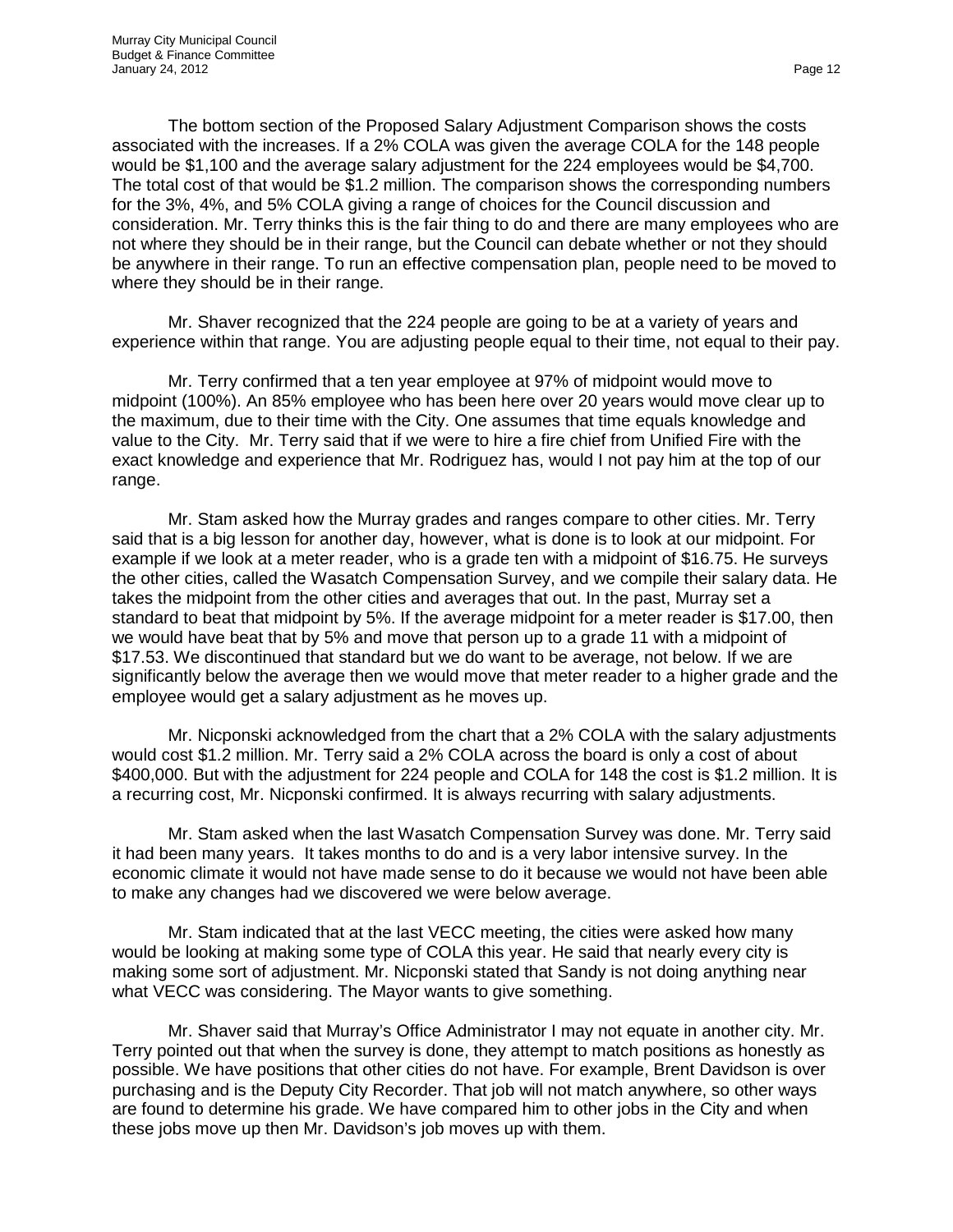Mr. Nicponski asked if it has been four years since any salary increase. Mr. Brass said it has been four years since there has been a positive revenue stream. Mr. Terry said that there have been no changes since 2008. So it has been three years.

Mr. Shaver asked if an employee had gotten an education and increased their knowledge, did they not also get a raise. Mr. Terry said that depends on the job they are in. If they are in a police job, education and certifications can move them from a Police Officer II to a Master Police Officer. A maintenance worker can become certified and become an equipment operator. Not every position has that opportunity and these are called Career Ladder opportunities. Most jobs do not fall under the Career Ladder.

Mr. Hales asked if the proposed salary adjustment is competitive with other cities. Mr. Terry said that he does not know and this was his idea to make the salary more equitable. This is a pay for performance plan, meaning that your better employees are going to get better raises dependent upon your evaluation. There is another plan called a step plan. There are so many steps until reaching the top and everyone in this job for two years makes the same amount of pay, no matter how good an employee you are. As a City, we determined that we like the pay for performance method to reward employees that deserve it. Ms. Wells pointed out that his proposal really does not address performance. He confirmed that his proposal nears a step plan in that we want to at least bring people up to the step where they should be. Ms. Wells added before we can start the performance management to move forward. Mr. Brass commented that 20 years does not always equate to 20 years of knowledge. That is why you trust your department heads, Mr. Hales noted.

Mr. Shaver said that the Council is truly considering salary adjustments and as Mr. Terry is the expert, it is desirable to take full advantage of his knowledge and recommendation. How we go about this, is an Administration and Council decision based on the budget, but now we are all on the same page and can have a conversation that makes sense.

Mr. Hales asked if the City uses Performance Pro for evaluations. Mr. Terry explained that Murray was one of the first to use Performance Pro because of Dale Whittle's personal relationship with Jerry Nelson who started it and they are a Murray company located on Winchester. The City has used them for about ten years.

The meeting continued following a short break.

## **Administrative and Development Services (ADS**) **Tim Tingey**

Mr. Tingey commented on the remodel that was part of the reorganization, bringing the ADS department together, some other elements related to City Hall and some construction at Public Services. The cost estimate was \$14, 410 and the Council approved \$30,000 with any leftover funds going into general maintenance for City Hall. The remodel is almost complete and just over \$14,000 has been spent. It will come in very close as a couple of final items are yet to be completed. He gave credit to Tom Baker who has done an amazing job.

There have been challenges for the budget process when bringing all these divisions into the new department, understanding staff capacity and other needs for the department. It has been an ongoing process.

*Administration –* Looking at the line items Mr. Tingey noted that office supplies have been underestimated for the transition of the new department and he acknowledged that it will be greater in the next budget year. There was discussion of the \$200 budget and the Council asked him to move on.

*Treasurer -* Mr. Tingey pointed out the regular employee's line item that is at 67% and relates to a staffing issue due to the retirement payout. Office supplies are high because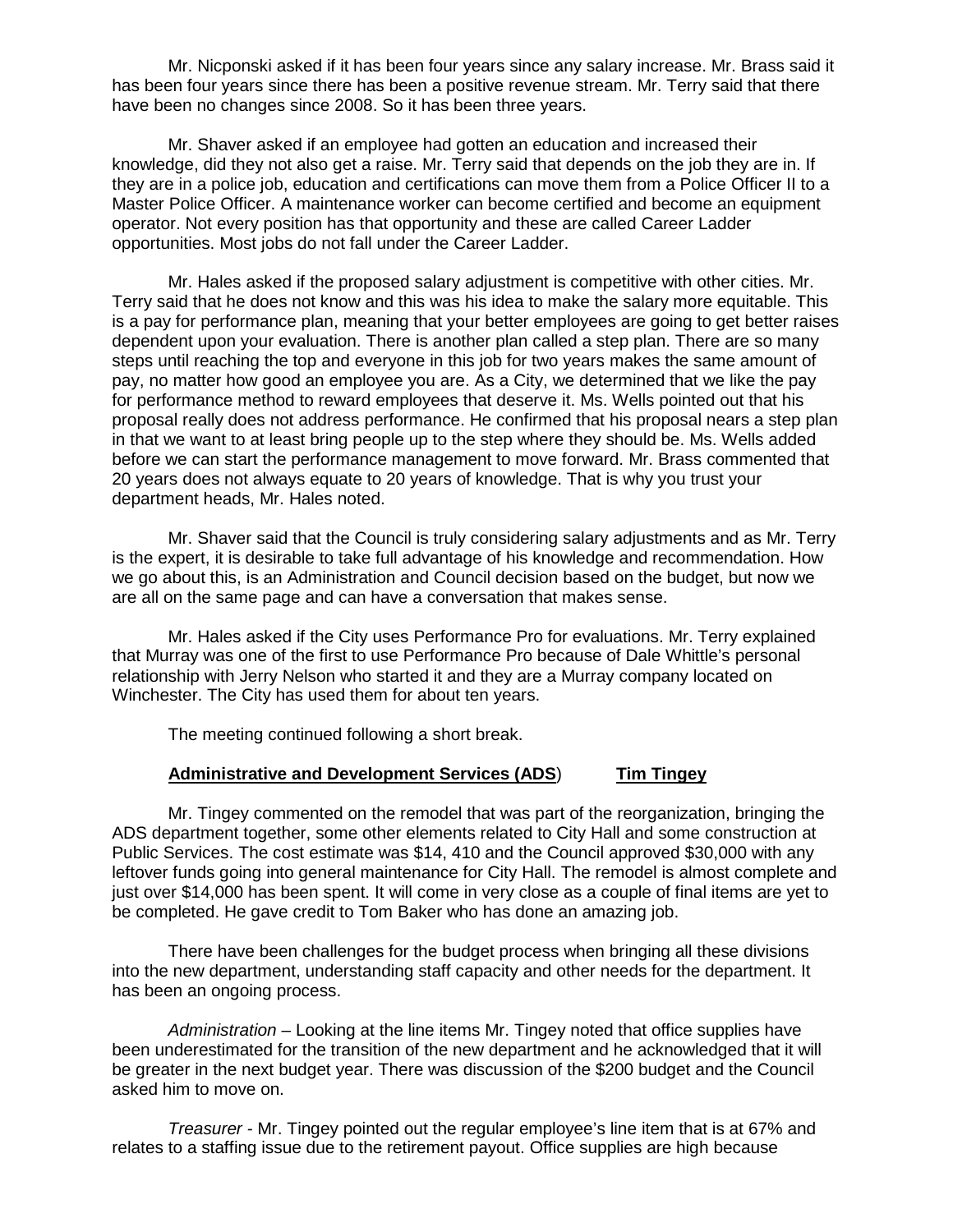everything was not transferred from finance for the utility billing expenses. Postage increased and we will need to look at additional funding in that area. Under the cell phone category for treasurer we are a little bit high (85%) and that is an issue that has been discussed. We will evaluate that more fully for the whole City; however, the reason the treasurer is high is because a couple of meter readers retired and their cell phone service was cancelled incurring some cancellation fees. That should not occur in the future. Mr. Shaver mentioned that the office phones and cell phones were split out a couple of years earlier and getting a handle on that has been an issue.

*Recorder -* Mr. Tingey mentioned that the tool allowance is over budget, but will be moved into the maintenance of building and grounds line item. Instead of the City having to buy the tools, Tom Baker utilizes his own tools and the City pays him an allowance, which was set up years ago. Mr. Shaver asked if there is anyone else doing this. Mr. Tingey said no, he did not think so. Mayor Snarr said he uses some of his own tools, others the City does own. Mayor Snarr purchased a set of portable tools, saws and drills that he purchased and gave to Tom. This is a unique situation, no one else uses their own equipment, Mr. Shaver said.

Vehicle maintenance is high with older vehicles. Code codification is higher than budgeted and we really have no control over that. There have been some increases in the modifications. Mr. Shaver asked if this is something that will show up on the historical numbers. Major code changes have been made and we typically do not have to do that. Election services are at 81%, but that is all that will be spent in that line. Mr. Shaver mentioned that the county bills us for that and we have no control over it. He suggested that Mr. Tingey and the Finance Director work together to move that excess into an item where it is needed, like in the code codification. Mr. Tingey says that is how he is looking at his budgets.

*Information Technology (IT) -* Mr. Tingey stated that the office supplies are over due to a lawsuit requiring the purchase of some back-up tapes. Mr. White explained that it was for mail that had to be sealed and they were put on tape and will go into storage in the mountain for years to come.

Software maintenance is fairly high but some of it is due to timing issues and the department will be in line. Mr. Shaver asked about the data processing equipment that is only 32% spent. Mr. Tingey said that it is time sensitive and will be spent.

Mr. Shaver noted that some of his concerns are what has not been spent. He wants to be sure that the City has the equipment and things it needs.

*GIS* - There were some adjustments made but there are not a lot of major issues. Many items are time sensitive in IT and GIS.

*Building Inspection* - There are some maintenance issues with vehicles here, Mr. Tingey stated. Mr. Shaver asked about the fuel expense. Mr. Tingey said they are spending a lot more time on the road doing inspections. There have been issues at the Fireclay area and at Fashion Place Mall.

*Community & Economic Development* – The Utah Economic Development Corporation is just paid a flat fee once per year so that is 100% spent. There has already been a discussion on weed control and with the budget amendment done this should be fine until July.

Mr. Shaver asked about the software support. Mr. Tingey said that is based on the cost allocation. It is what is transferred for software support from this division. It does fluctuate among the departments. It is just how and when it is allocated per department.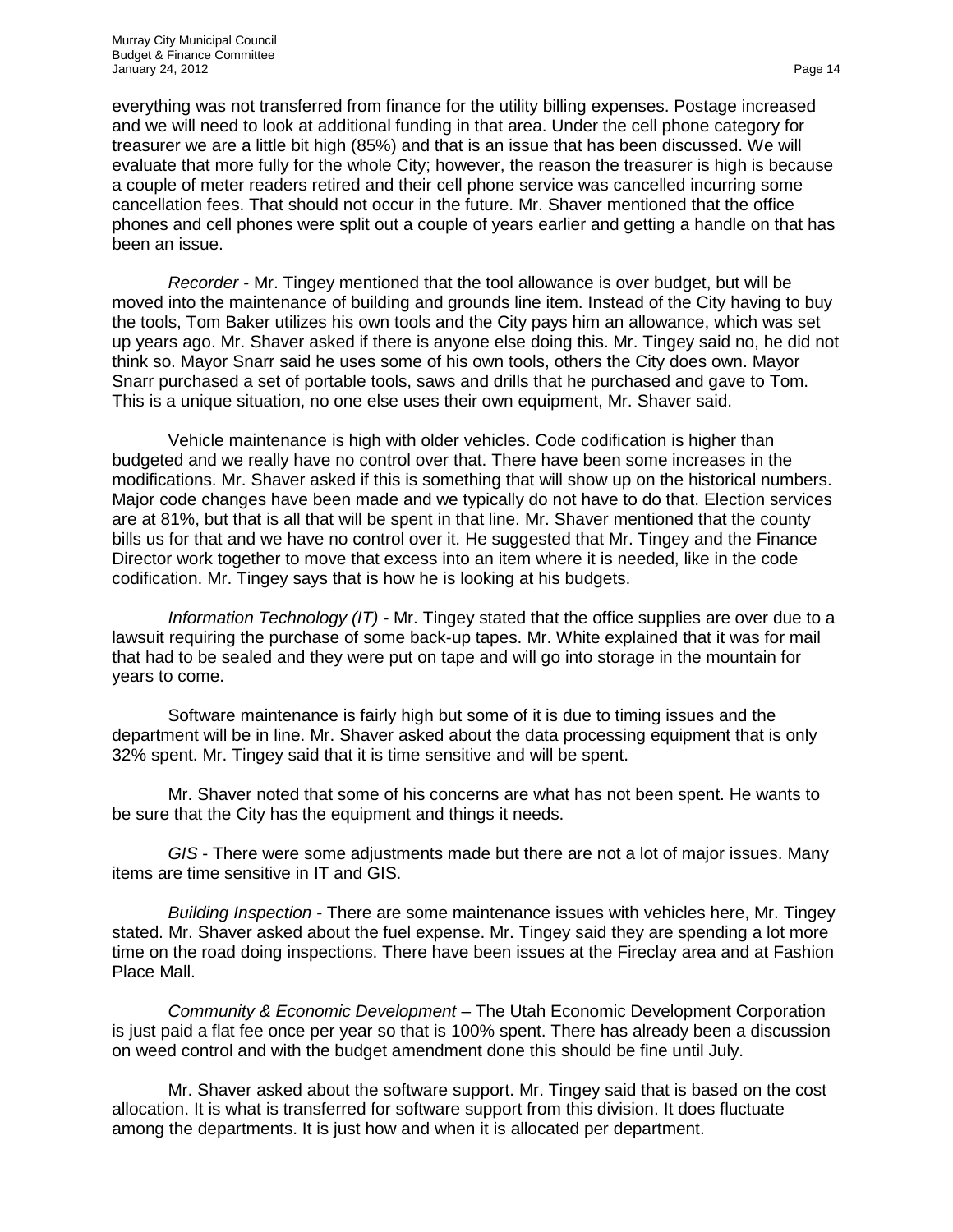Mr. Tingey focused on the challenges that he has put together. He recognizes there are a lot of priorities from the departments. What he sees as needs includes training and some equipment in GIS.

A big issue in ADS over the next few years will be the technology investments. It will be part of the ongoing maintenance and costs to operate the City. As the IT equipment gets older it becomes more costly to continue the ongoing maintenance. The question will be whether we will invest in additional equipment. The new IT governance committee will look at these things and as we bring forward proposals they will have gone through a process to determine priorities. PC replacement is one of the big things we will look at for next year. Each department has to budget for the replacement of a PC. We want to put that in one area and have IT work towards that. We have a list of the oldest computers and will go through an ongoing process of replacing those.

Mr. Shaver has questions on that particularly as the Council looks at the CIP. If the IT budget includes every computer that the City uses and they manage it hands on then the computer becomes theirs, not the police, fire or recorder office computer. Then an allotment can be budgeted and the IT department maintains it. Is this a correct understanding of what you are recommending, Mr. Shaver asked. Mr. Tingey confirmed that. We have a list of every computer and rather than waiting for them to break down and the department request one, we will have an ongoing process of replacing the oldest ones from year to year. Mr. Shaver asked if IT would bill each department or how that would work. The City will fund it in IT budget so no billing will take place. Mr. Shaver asked if the computer in the court does specific functions for the court and a computer in power does the functions for them. They may be used differently, but it is just a computer. When we talk about vehicles, as the finance director, does the City have vehicles that can work the same way or are they so specific to the department that we don't do it, Mr. Shaver asked. Mr. Tingey said that they have not gone into it to that extent yet. Mr. Stam said that some computers are not just hardware, because some departments are using it for high graphic programs, like GIS, then that computer must be built for a certain function. A secretary using it only for word processing does not need those types of functions. A GIS computer could be redistributed and by running that through IT that can be controlled, Mr. Brass commented.

Mr. Shaver suggested that if the City buys a brand new vehicle and the same garage handles all those cars, will the same principle apply? Not equipment like the fire department uses; this is for cars, police vehicles and pickup trucks that do inspections. Those are vehicles that the same group handles; they maintain them, change the oil and rotate the tires. They are all handled under one roof. Is the future thinking to be that the vehicles to be replaced each year should be done through the garage, like in IT? Then the CIP would indicate a certain number of vehicles to be replaced. It is just an idea.

Mr. Hales asked how it is handled now. Mr. Shaver responded that every department buys their own vehicles now from a single line item for a single year; as opposed to, the City needs to replace 25 vehicles. When a Capital Improvement Project is created the Council can say here is the money to do this CIP which means vehicles. Then the departments would go to the fleet service with their requests, which would be in Public Services. This may be one of the ways we want to look at it.

The other challenge is building maintenance here at City Hall. A couple of big issues include a boiler and HVAC unit.

Related to staff capacity, in most of the department we are doing well. One area of concern is in the utility billing division. We had three people retire in that area. None were replaced and one position was increased by 30 hours. The time is difficult and sometimes they miss their lunch break because it is a constant flow of customers and phone calls. One person will be going on medical leave in the next few weeks, making it even more challenging. We may request in this budget year to look at some capacity, which would be a budget amendment.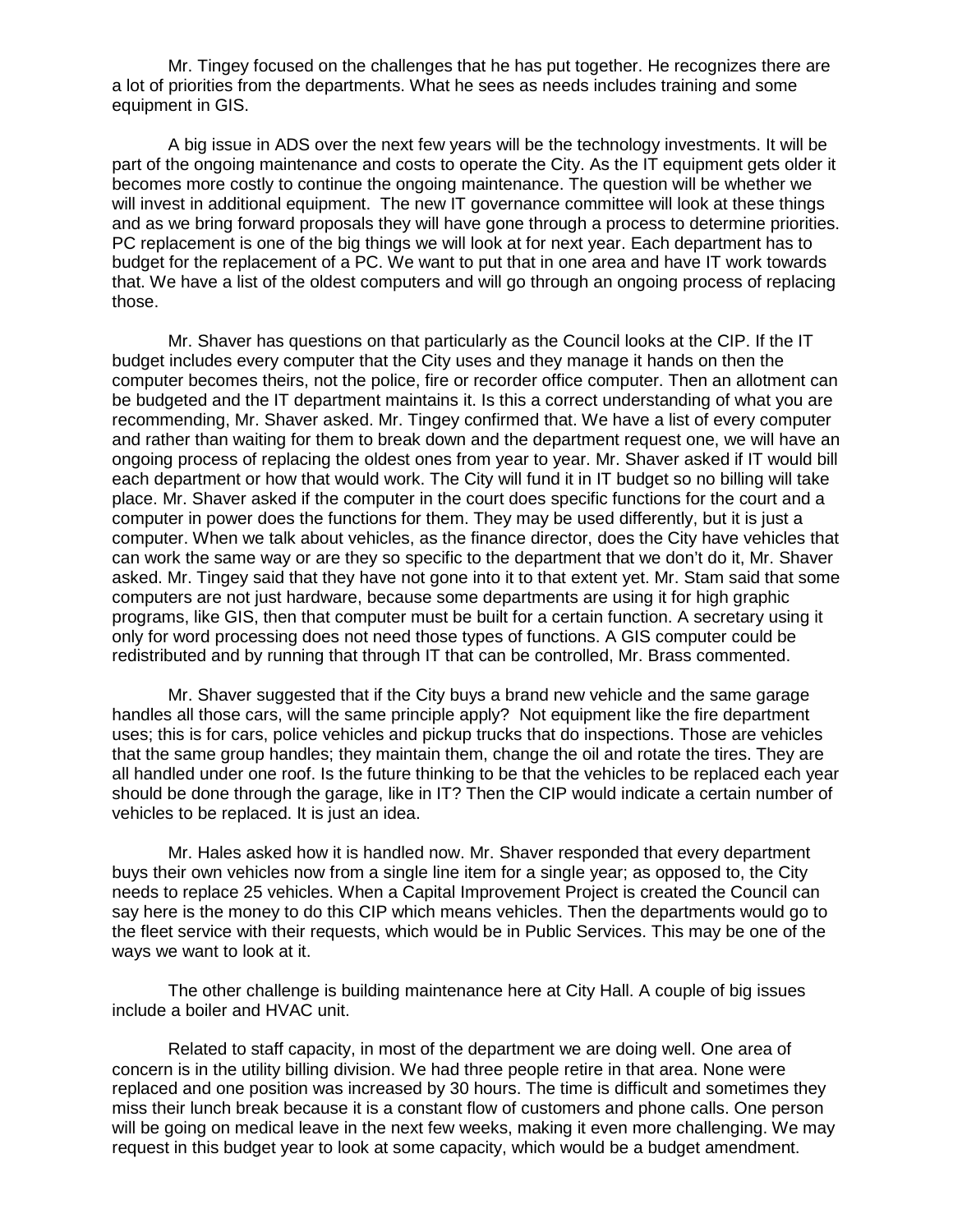Under the current budget there are some unanticipated needs that we can cover within the budget. In IT domain web certificates are due to expire; these need to be renewed every five years. We just became aware of it. He may have to work with the finance director to transfer some funds between line items.

Mr. Nicponski asked where the utility billing is and confirmed that three people retired from that area. He had 12 prior to those retirements.

For the future, technology investments are going to be a big issue in the IT, GIS and Building Divisions. Equipment and vehicle replacement needs in the future will be something to be addressed.

*Redevelopment Agency* – We have money that comes in each year and we budget dollar amounts in line items. There are times when we know we are not going to spend the line item amounts and if we can roll dollars over then we accumulate money for future larger projects such as property acquisition. There were questions about this rollover from Mr. Brass. It rolls over into a RDA reserve account and must stay within its area, such as the Central Business District or Cherry Street. According to state code it must stay within those areas. Some administrative costs in each can also carry over and the amount was set up when the RDA was established, Mr. Tingey explained. For example, 1992 Cherry Street had a 4% administrative cost. Central Business District had a 4% administrative amount approved by the Taxing Entity Committee.

Future issues are to be able to invest in larger scale projects and meet the needs. We may use the rollover amounts to assist with these bigger projects. Mr. Stam asked if the money can be lumped to purchase property in another area. Mr. Tingey stressed that it cannot be used in a different area. Mr. Stam commented that in an older area, where you are collecting a little bit of money, there may never be an opportunity for use. Mr. Tingey used Vine Street as an example. It was formed in 1992 with some original infrastructure projects that were completed and were never reimbursed because collection just started on this last year. A line item has been built into the budget for planning reimbursement and infrastructure reimbursement. Then we may identify additional projects in that area, maybe more water line upgrades are needed, for example, and the money can be used for that.

Mr. Nicponski asked how much is in the Cherry Street RDA now. Mr. Tingey responded that about \$70,000 per year is being collected. Some small business owners have come into the area and we have been able to help with infrastructure needs.

*Finance* - Line items that are significantly over 50% of budget have been identified. The outside auditor is a perfect example of a timing issue. Temporary services had a zero budget amount. A person from a temp agency has been working in accounts payable since Tom Steffy left. Mr. Tingey said that when a new finance director is hired that position will be addressed. Mayor Snarr said that they have agreed that the new finance director will be given a chance to become familiar with the overall arrangement in order to hire the right person to help them. (This was in reference to the position previously held by Gabe Johns.)

Mr. Shaver pointed out the group insurance line item that he has seen in several different places. Some have no expenditures and he asked what it does. The health insurance is listed with the salaries and benefits. Ms. Moore said that she suspects it may be funds that need to go into the risk fund; however, she said that she is not sure. Mr. Tingey agreed to look into this item and stated that some of it relates to the properties under non-departmental.

Mr. Shaver asked for some explanation on the service award line item that is \$8,000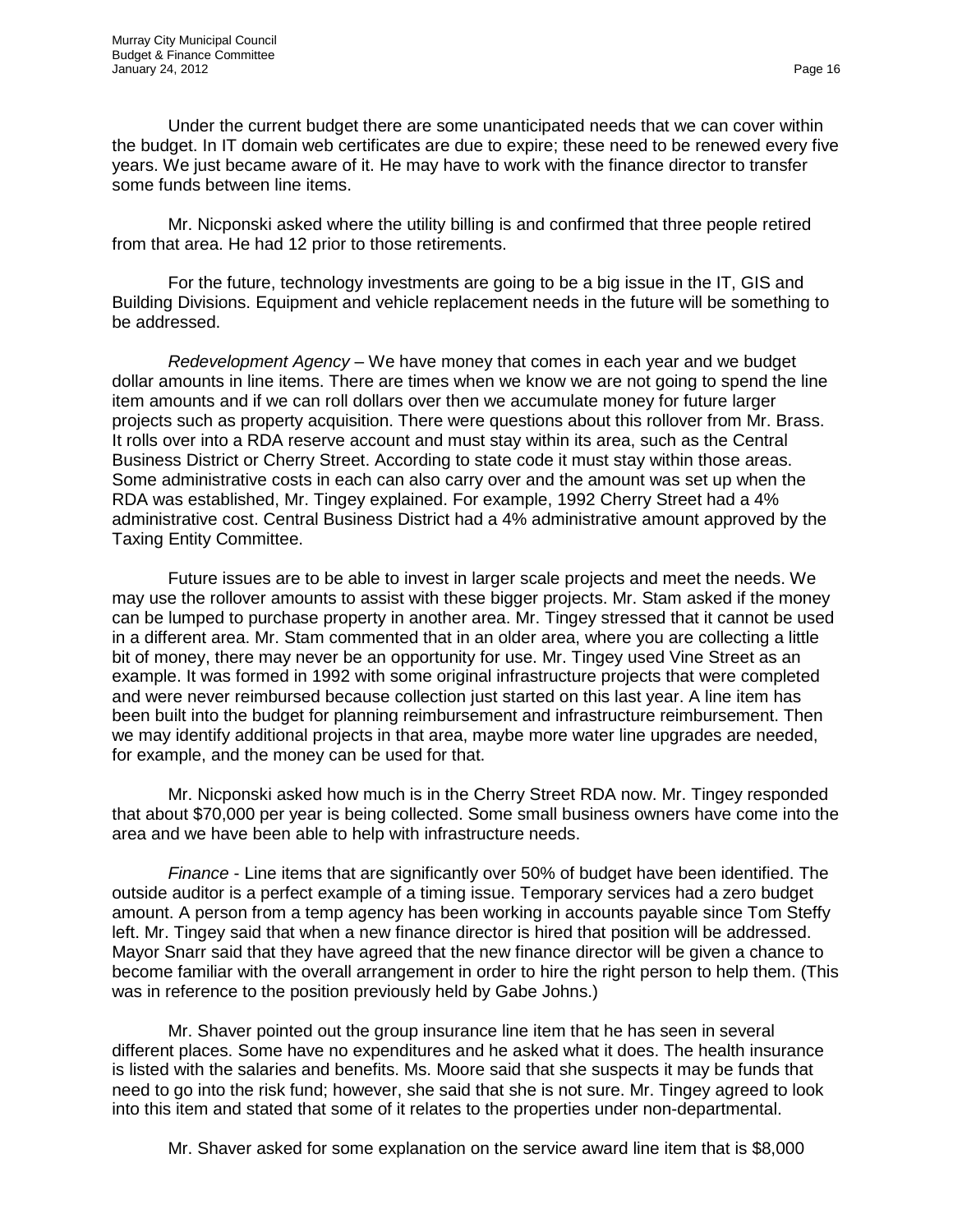over a zero budget. Then under that is employee incentives with nothing spent of a \$20,000 budget. There was some discussion about this and Mr. Tingey will look into it and get the specifics. Mr. Shaver also pointed out the insurance line item of \$81,000 with no expenditures and the retained risk fund holding the \$424,000 that was discussed earlier.

Mr. Brass said that if we look at history and self insure and if the history says we do not need that much, then just looking at the COLA increases that would cover a portion of it. We could begin to give people raises.

One of the things Mr. Tingey thinks the City needs to look at is staff capacity in the finance area. For example, we did not fill the deputy director position and he feels this is a need to be able to perform the best that we can. Mr. Brass asked if accounts payable is in finance. He commented that just the interest alone on a late power bill begins to cover the cost of someone.

Mr. Shaver asked if departments are sharing people. He noted that there used to be someone who worked so much for one department and then some for another. Mr. Tingey said we still do that in City Hall. There is backup occurring from finance into utility billing right now. Mr. Shaver said that sometimes one and a half employees are needed, rather than two. He does not want to stretch someone beyond what they are able to do; however, we do not want someone with not enough work to stay busy. Mr. Tingey said that has been done for a number of years by the payroll person; however, that is a huge job too and we are still very short. Mr. Hales said that if the staffing is as short as some of the department heads indicated, then there is a problem, not just with productivity but also with the quality of work.

Mr. Brass said that a hiring freeze was done along with the retirement incentive with the idea to get the long time employees retired and have the opportunity to hire others at less money. Mayor Snarr said that he is still trying to get a handle on where we need to be with staffing. He would like the new director to determine what he needs. Mr. Shaver commented that if we have a morale issue because there have been no raises and now they cannot take a lunch because there is so much work to do, that does not work.

Mr. Nicponski stated his desire to understand each of the departments and what work absolutely has to be done for the constituents. If you are going to get so many applications per year on average and it takes X number of people to process those, if you cut into that then you have a manpower issue. On the other hand, there may be a department where someone did some meaningful things; however, it is not imperative to replace that person. He feels that the department heads need to make sure the Council understands those differences.

Mayor Snarr said that he feels it is going to be a challenge when all the apartments at Birkhill and Fireclay come on line. Mr. Tingey pointed out that the utility division now does the UIA billings in addition to the other utilities. Mr. Nicponski agreed that is an excellent point. And if response times are suffering due to staffing cuts, then serious consideration is due to solve the problem. Mr. Brass agreed, but noted that in power the department wanted to go from a four man crew to a three man crew and the retirements gave them the ability to do that. A three man crew is safe. Fire has gone to a two man crew and they are doing okay, Mr. Nicponski added.

Mr. Stam commented that with the new department and the work Mr. Tingey has done, reading the mission statement report and the goals he has for the department has done a lot for all the departments. It has done more than just bring them together, the morale issue has been taken care of because the people can see what to look forward to and they are being heard and paid attention to. Mr. Nicponski confirmed that idea, as well.

## **Police Department Chief Fondaco**

The Chief addressed the challenges that he is facing. The training and overtime is a problem in each account. Ms. Wilson created a revenue account for the overtime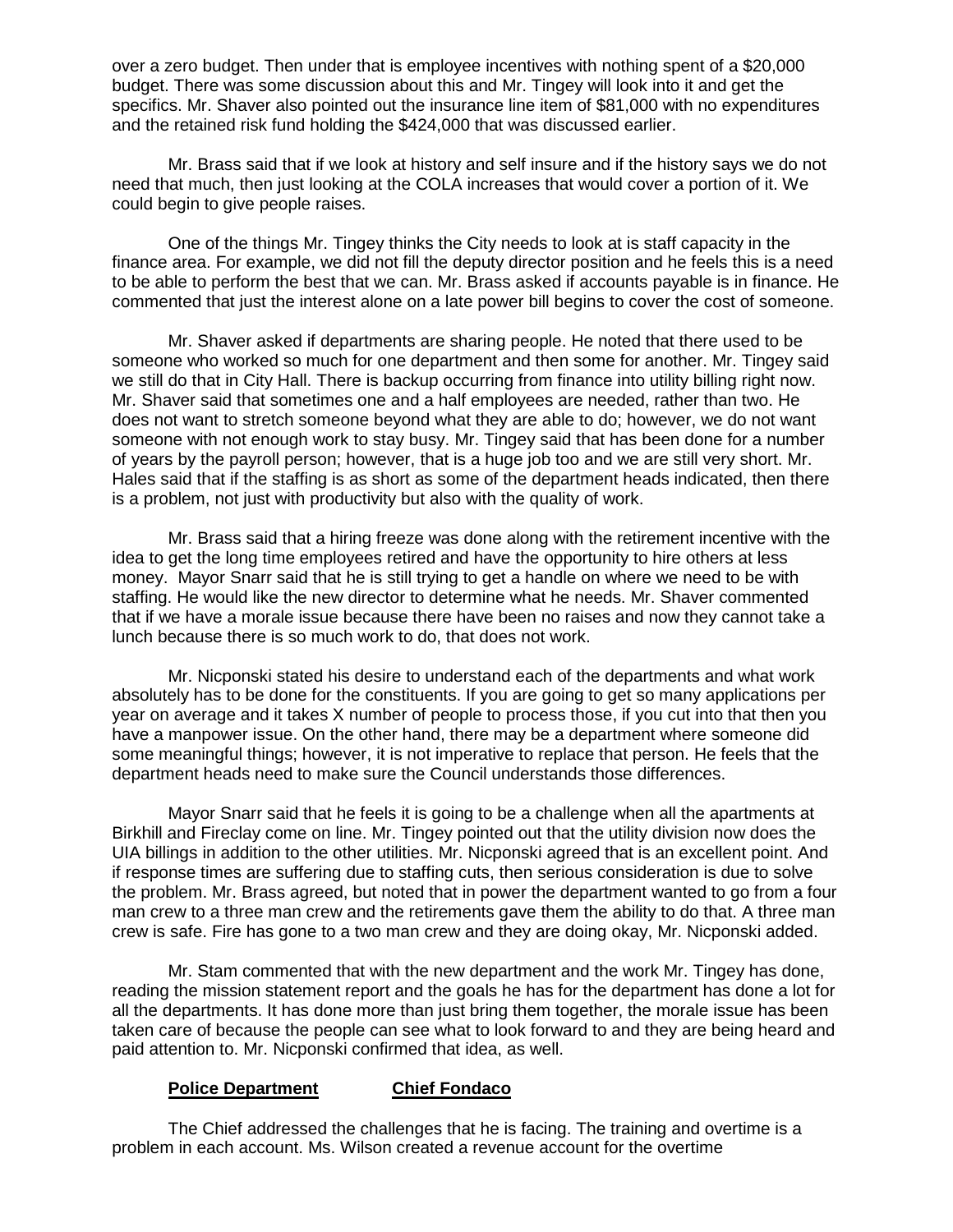reimbursement in the police department. If you just look at the overtime line item and see that it is 200% overspent, you must know that there is a revenue account that offsets that amount. The problem has been that much of the revenue is electronic and it has not gone into the right account. It may just be going into the General Fund. It is coming in but this is the first year the revenue account was established and he does not have a way to track it. Mr. Shaver would suggest that when the depletion is seen viewing how the income comes back in would be helpful, either as a line item underneath or as an explanation. For example, the training facility is rented out and last year \$18,000 in revenue was received, Mr. Shaver stated. He would like this to pay the overtime in the police first and then put the rest in the General Fund. He is looking at a better way of tracking that.

Records overtime has been addressed several times. The department is currently four months behind in reports. This means October reports are still being typed. It is a problem; the department is down three people in records. Two retired, Linda and Connie, and one was given up during the budget cuts, who was a records person who quit and we agreed to try not to replace that employee. There are five staff people in records, which includes one detective secretary who types those reports. They are 236% spent in overtime; therefore, cuts in that area will have to take place. They are now on 10 hour shifts working five days a week.

Mr. Nicponski asked if they are all day shift personnel. The Chief responded that one person is brought in on Saturday and one person on Sunday. They volunteer to work those days but it is overtime for them. During the lunch hour, the Chief has to pull a records person off typing to cover the front desk.

Mr. Shaver asked about the Chief's comments that some officers are helping with some reports. He wanted to know what the determining factor was there. Chief Fondaco said that he is looking at the ones that are more computer literate. There is a lot to entering the reports, the process is long and some officers are very good typists. A temporary solution might be to have temporary employees come in to get him caught up. The Chief said that his secretary and the two retirees are typing reports from home and he pays them \$8 per report, which is less than they were paid as employees. They log into the database that houses the digital narrative and then Juliette adds the property and other details. They have typed a couple hundred reports in the last couple of weeks, when he started that program. Mr. Stam asked if this method will catch him up.

Ms. Dorsett said that the numbers she provides to the Council comes from the approximately 650 to 800 cases a week. Including the staff, with Connie and Linda, about 550 to 600 are being typed each week. We will always be over and she likes the idea of pulling in a part time person to help resolve this. She wants to provide the information needed. Mr. Shaver said further discussion can take place on this afterward.

Chief Fondaco said that vehicles are the next area of concern. He figures that by waiting until the next budget year to buy vehicles, by the time the state bid comes out and they are ordered, it would be this time next year (2013) before they would start being delivered and there would be between 20 to 25 vehicles with more than 100,000 miles. Previously, we tried to replace between eight and twelve per year. It has been three years since we have replaced any vehicles. The maintenance projection is about \$150,000 over budget. He said he has no place to make that up and will not be able to produce a balanced budget with that overage in one account. It will be a problem. That was additionally cut this year from the Mayor's budget submitted to the Council. He has commented to the officers that he wants them as safe as they can be, so if something breaks he wants it to be fixed. The age and mileage contributes to this. Mr. Nicponski asked the average year for the vehicles. Officer Burnett said that the majority of the fleet is between 2004 and 2006. The last purchase year was 2008. The Chief said that the car per man allows them to extend the life of the vehicles. They put 20,000 to 25,000 miles per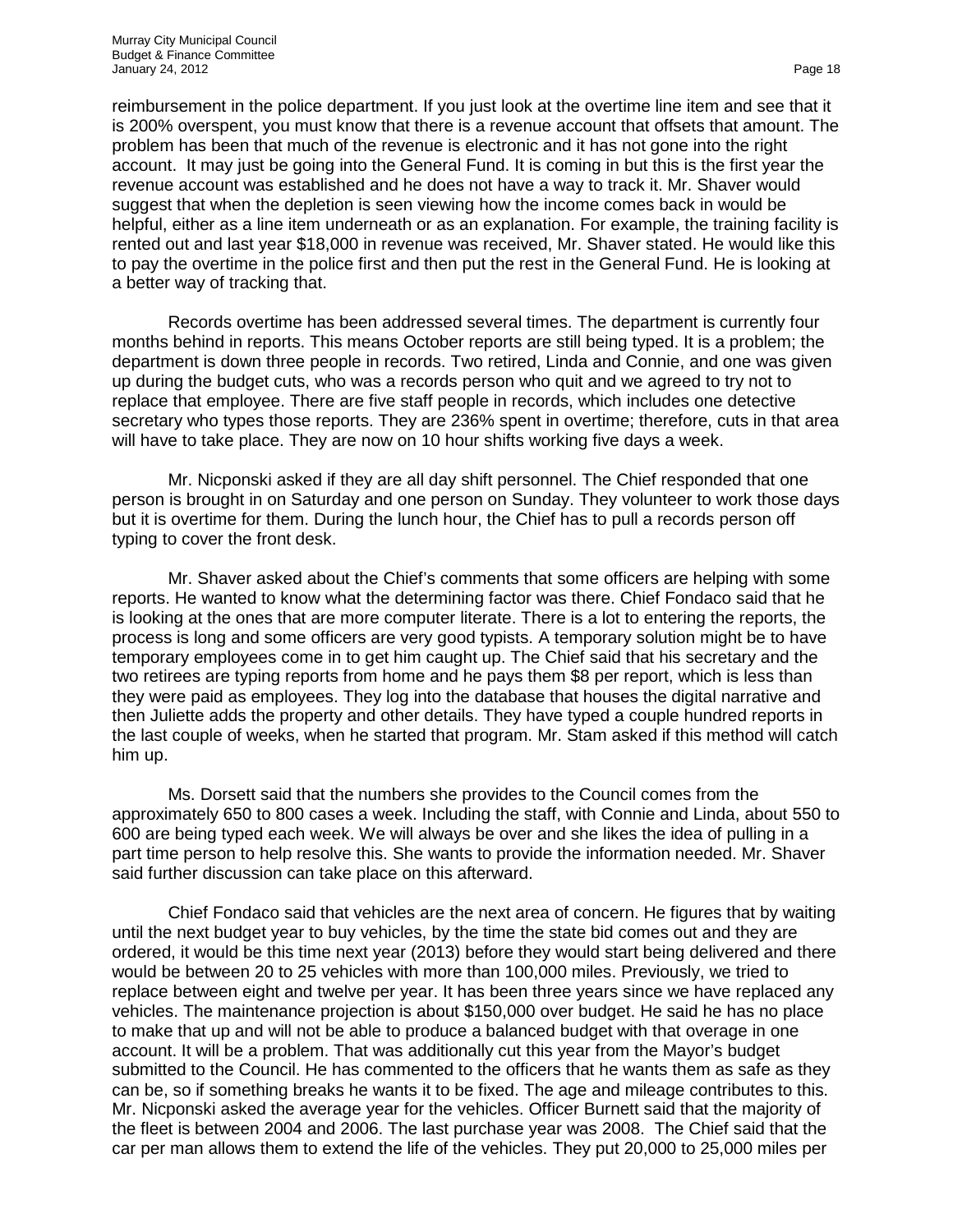year on the vehicle.

Mr. Shaver said that timing is a concern also, so that information is important as the planning and prioritizing takes place; those are things we need to be aware of. That's the hard part, we will need to know how many vehicles have 70,000 or 80,000 miles or more so that we can begin to plan by mileage and year. We want to make this work for everyone across the board. We may not get back to 10 or 12 per year.

Mr. Nicponski asked how many vehicles the police have. Mr. Burnett handles the fleet so he responded stating that there are 76 officers, code enforcement, victim advocates and five patrol cars and two unmarked cars as spares; therefore it is between 80 to 85. When new cars are ordered, they keep the best of the ones being replaced as the spares for two to three years. Mr. Nicponski asked if leasing had been discussed to keep the officers at the safest capacity. The Chief said that he would be happy to run the numbers on leasing vehicles.

Mr. Shaver commented that the Chief had taken the brunt of cuts and that he cares about his officers and service in the City. He knows that he has taken some heat and the Council appreciates what he has done. Chief Fondaco said that as Chief he worries about response time and everything they do is based on that. You will not see an increase in response time. If we are holding calls the Sergeant is instructed that he needs to free someone up to go to that call. It may be motors, detectives or anyone on duty. The response time is from the time the call is dispatched to the very first officer on the scene. He pressures them to get there just as quick as they can. We are five officers down and citations for the year are up. Officers are instructed to do more with less and the production and output has not changed, in fact it got better. The court will tell you that citation cases are up this year. No raises and no extra help and they are still out there doing a bang-up job.

The Chief pointed out number 2 regarding the video server. All patrol vehicles have a video camera that records any case they want from DUI to traffic stops. Those are put on the server. The server is seven years old and we don't want it to crash and lose that data because it is court information too. The Spillman records server is almost five years old, so we want to look at replacing that. The in-car cameras are \$5,000 each and there is nothing cheaper. The fleet includes 36 patrol cars each with a camera. Now there will be no more Crown Victoria's so the cages or the consoles will not be able to transfer to Chargers or whatever car we go to, Officer Burnett stated.

The police radio system is another concern. You have seen from Council Communications that the department bought microwave equipment for a new site. When the company went out of business they took our money. He lost a grant so it will have to be made up because the money is gone. He met with UCAN, the communications department for the entire valley. Every police and fire agency is on UCAN except for Murray and Salt Lake City police because both agencies have their own. We set up our own radio system: the tower by animal control, etc. and that equipment is 12 to15 years old so it needs to be revamped and upgraded. He is getting a bid on upgrading equipment and also on selling our equipment to UCAN for a discount on their service to get out of the radio equipment. That way the Council will be able to see both sides. One way or another there will be expenditure in this area. A walkie talkie on our system is \$400 for UCAN it runs \$3,200 and they charge \$27.50 per radio per month. We have about 90 radios for 12 months; it is \$60,000 to \$75,000 per year ongoing forever. When we bought our own system it was just under \$200,000 for the tower and everything and for 12 years we have paid nothing. Mr. Nicponski asked if the Chief has the capital in place. The towers are in place; however, some things need replacing. Once we walk away, to recapitalize in five or six years down the road, we probably could never afford to, Mr. Nicponski commented. The Chief said that if the decision is made to go the UCAN, Murray will be there forever; you could never start it back.

Lastly, related to VECC, on the Board of Operations there were two votes against that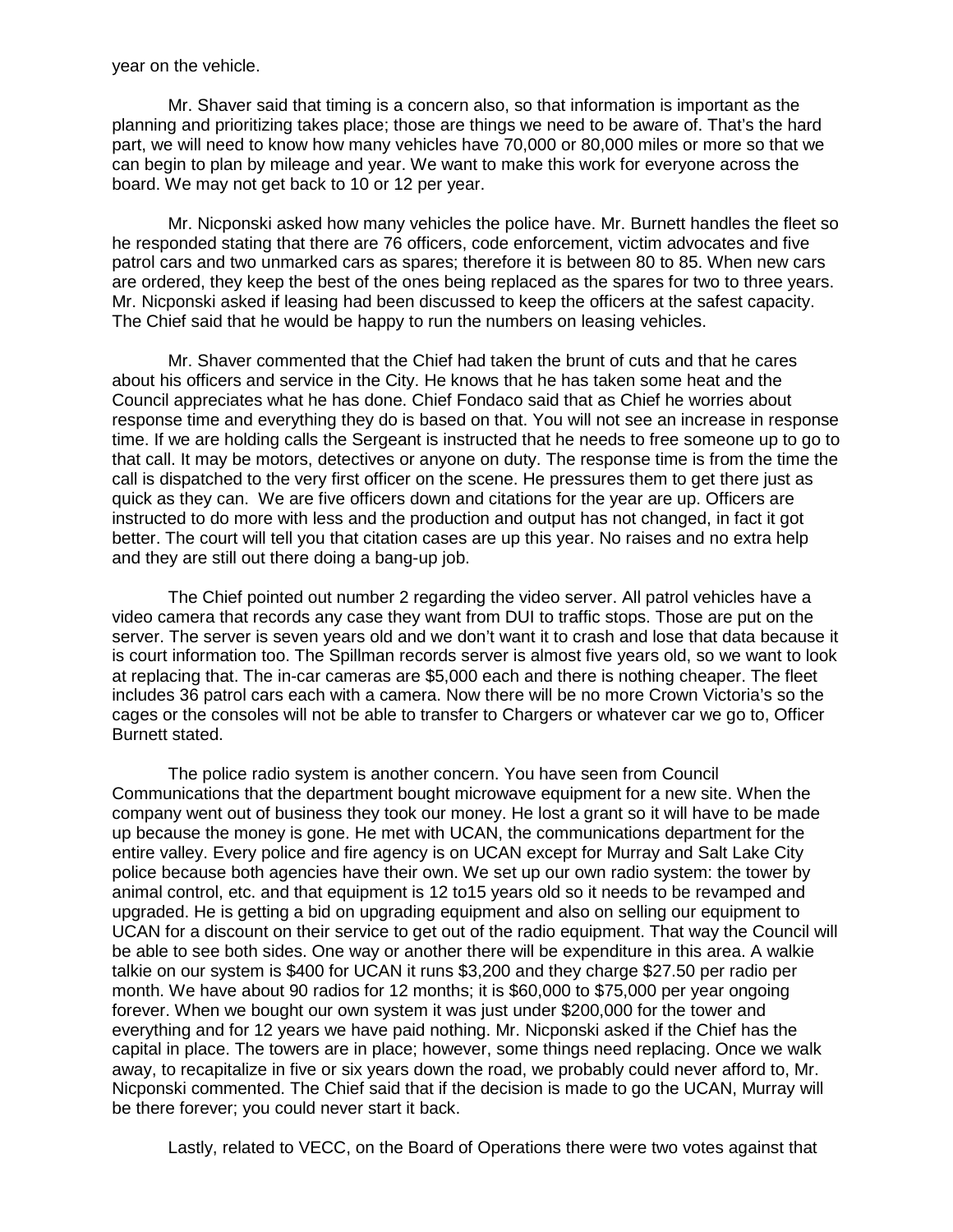budget and that was the West Valley Fire Chief and the Murray City Police Chief. Those addition packages were way too high, the Chief added. Mr. Nicponski agreed with that and thought the Chief's comments were good. The Chief said that was another account that had been cut in his budget. It is easy to budget for as we know the costs; although, somehow between the Mayor's budget and what was passed, \$8,000 was lost. That account is over by the \$8,000.

Mr. Shaver explained that the Council is also concerned about what has not been spent. He pointed out that for desktop computers \$10,000 is budgeted and only \$999 has been used. The Chief said that he is waiting for IT to give him a list of the oldest computers. He plans to give the new computers to the records people, because they are on them ten hours a day six days a week. A detective may only use it eight hours a day. The newer, faster computers will go to records.

When the IT study is done then he will know what to do, Mr. Shaver added.

Chief Fondaco stated that another \$5,000 was cut from the laptop replacement budget. Police can only get about three years use on the laptops in the police cars. These cost \$1,200 to \$1,500 each. They do not get the rugged ones for \$4,000. He may have to take some of the desktop money to buy laptops; therefore, the reason he is holding off on spending those dollars.

Mr. Shaver asked about the insurance line item with \$62,000 budgeted and nothing spent. The Chief replied that he does not touch that. Mr. Shaver pointed out that would pay for another employee.

Mr. Stam asked about the firearms training which is at 78%. In talking with Mr. Robertson, he understands the building is leased out, but Murray provides the targets that come out of that training budget. He said it would be nice to see the report of how much is received because the cost comes down with that offsetting revenue. The same concept applies to the firearms replacement. With the trade in, the cost comes down substantially. If the Council could see the revenue side and not only the cost, it would make it easier to compare.

Chief Fondaco stated that they do get about \$200 trade in per gun, and it costs about \$200 for the new gun and a holster and light are purchased with the gun. That is just the handgun, not for the rifles or anything else. They try to make it stretch. With the whole package of about \$400, the \$5,000 does not get 25 guns. The officers rotate these weapons every four years. He said that as long as he has done the police budget, he has never had to look at the revenue end, like the training center. The Finance Department sends out a bill and they receive the money. There is revenue from the fingerprints where we charge \$5 per card and the money goes into the General Fund, he does not know how much that is per year. They do a lot of bar cards; the employees have to get a \$15 bar card; however, he does not know how much that revenue comes to.

Mr. Nicponski asked if the officers like the Glocks. The Chief said they are testing the new Glock 45 that actually has fewer problems than the Glock 40. The firepower goes down but the number of rounds is greater, it holds 13.

#### **Murray City Employees Association Jaclyn Sadler, President**

Ms. Sadler mentioned challenges and issues brought to her attention on behalf of the employees, with raises as the top request on employees' minds. She understands after meeting with Mr. Brass and Mr. Shaver that it is on the mind of the Council Members too. It has been a long time since anyone has received either a COLA or merit increase.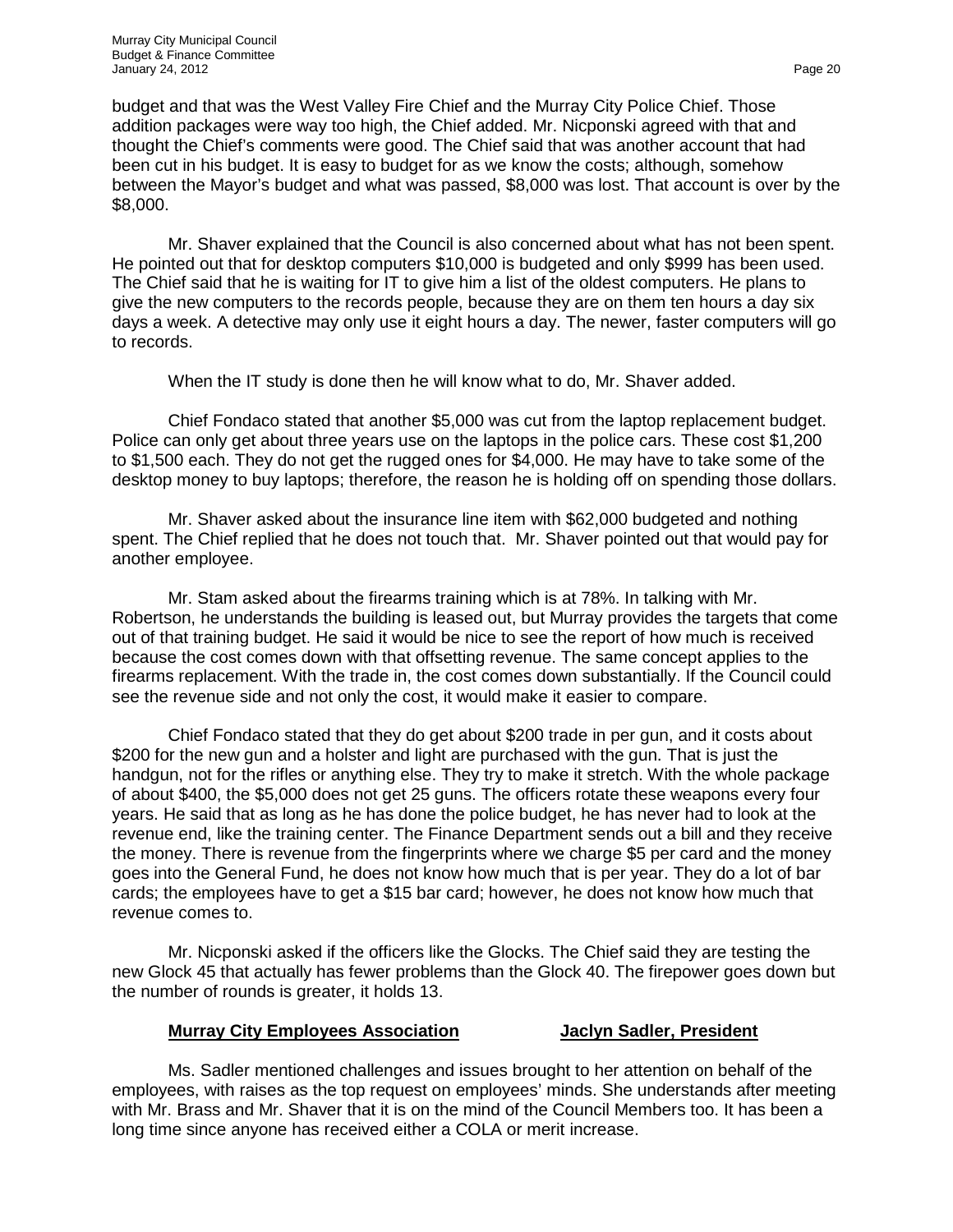A couple of years ago tuition reimbursement was cut in half and the alternative transportation payout was eliminated. These are some small things. Mr. Hales asked what the alternative transportation was. Ms. Sadler said the when employees carpool, ride the bus or other things rather than driving their car, there was a reimbursement after a certain period of time. It does stimulate employees and we would like to bring some of these benefits back to help with morale. Mr. Stam asked how many employees take advantage of the tuition reimbursement. It was cut because it did not affect many people, but she does not know how many. Mr. Terry said he would guess it was around 30 employees and it was cut from \$2,500 per year to \$1,250.

Ms. Sadler thanked the Council for the extra holiday around Christmas and the \$100 bonus.

She said the MCEA is trying to keep the newsletter going and different contests, some of which are only for MCEA members and others for all employees. They do try to represent everybody. Mr. Shaver asked what she meant by represent everybody. He asked if some employees do not participate with the MCEA and what is the reason for that. Ms. Sadler said that the MCEA does represent all employees; however, some do not think the group does anything for them besides plan Christmas and summer parties. The MCEA is trying to help them know that more is done for the benefit of employees than parties, like being involved in the budget meetings and so on.

Mr. Hales asked how many people are on the MCEA committee. Ms. Sadler said that there are ten on the committee and they do not have representation from each department, something she is trying to remedy. Mr. Nicponski asked how many members there are. About 320 employees, Ms. Sadler responded.

Mr. Shaver stated that it would be important for employees to know that the Council Chair has asked Ms. Sadler to report quarterly to the Council like the departments do. He also clarified that the Christmas bonus idea came from the Mayor's office and the Council merely approved the expenditure.

Mr. Hales asked Ms. Sadler how long she has held this position. She said that she was Vice Chair for two terms, four years, and President for one year.

### **Power Greg Bellon**

Mr. Bellon referred to the memo written by Mr. Haacke that was very informative describing the department fairly accurately. Overall, power is doing well. Metered sales are up and can somewhat be attributed to conservative planning; however, the economy seems to be coming back a little.

Mr. Shaver appreciated the savings and the income power is seeing on a regular basis; it is healthy. Mr. Bellon pointed out that the memo mentioned waiting until midyear review to take on any major expenses unless they were needed. It is important to know that power is progressing financially before doing some of the work. There are some capital projects that they would like to work on and some capital expense needs to come out of this year.

An interesting issue is the desire to sell part of Murray's TransJordan Landfill power to Truckee-Donner because they are looking for "green" power. The latest margin on that sale for one year will be \$171,000 in revenue; although, the better part are the avoided costs. This is a \$63 resource, which Murray will replace with \$30 to \$40 power amounting to \$165,000 in avoided costs. That will amount to a total savings of just over \$1 million for the year. Both the Council and Power Advisory Board were in favor of that transaction.

Overall, the major expense outlays are for power costs. Containing those costs have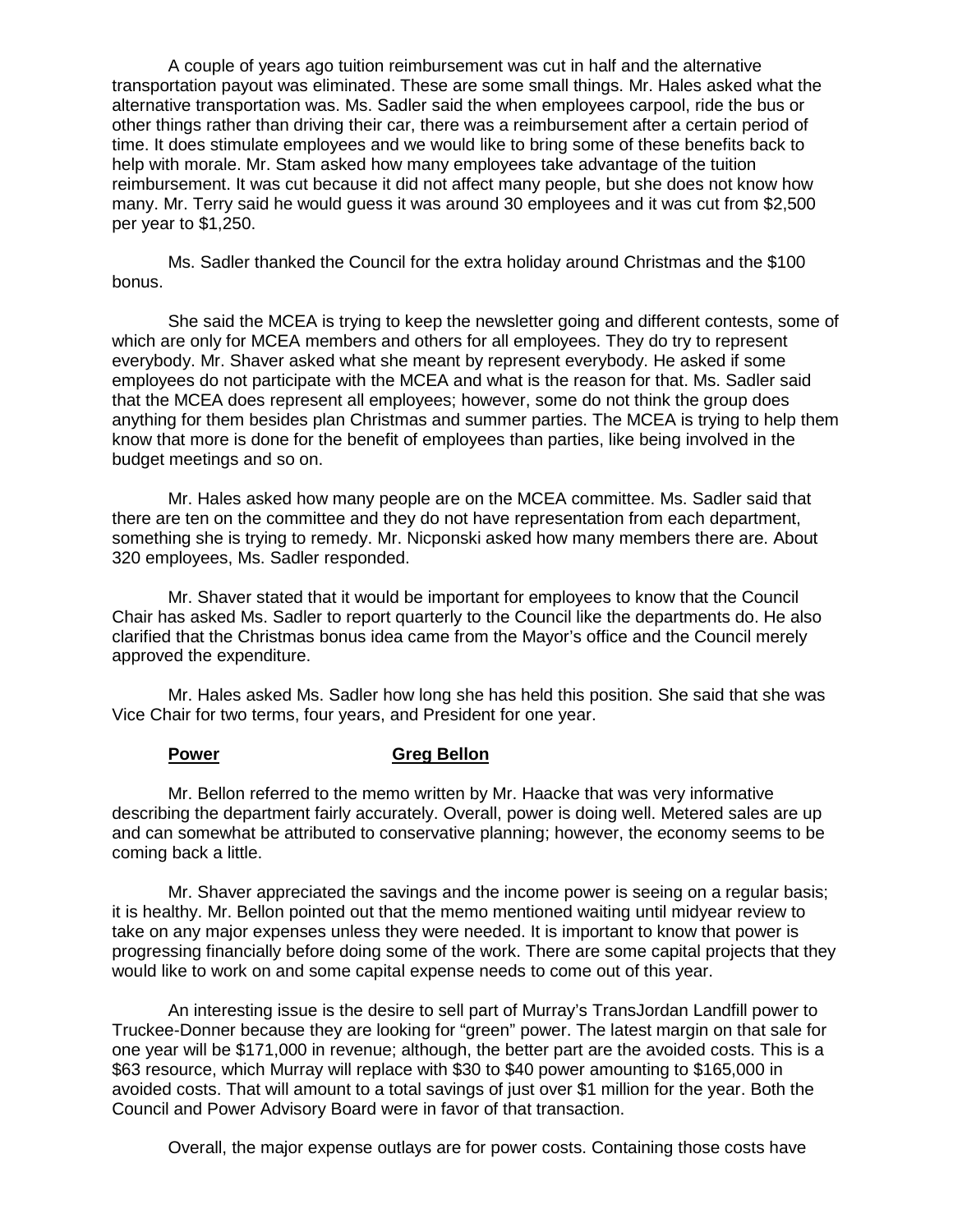been very successful this year. The Colorado River Storage Project (CRSP) has produced better than average flows and generation; however, they have just announced that some of the extra power will be pulled back. This is federal hydro power systems from Glen Canyon, Lake Mead and Flaming Gorge. It is the best resource the City has and in November we took 15,000 MWh. It will go back down to about 12,000 MWh. It comes in at \$24.50 per MWh compared to \$48 to \$60 other resources. Mr. Shaver noted that our costs to customers do not fluctuate so that is where our margin improves. It is important to know that when they do overload us, then some of our scheduled power must be sold at a loss; however, overall it ends up being a good resource. We take the extra power whenever they have it. We have the contracted rate of delivery for transmission that was originally purchased but they can't meet that allotted amount and we have this extra transmission that we can bring power in on a monthly basis. That is another area where we have tried to capitalize.

Council members noted that our own hydro was operational for a very long time and at full capacity through July. It just shut down in December, Mr. Bellon confirmed. The turbines were not running much because the prices on the open market were less expensive than we could generate at.

Mr. Brass commented that for all the enterprise funds, deferring capital projects is a concern for him. One thing he likes best about Murray Power is reliability. He noted that our reliability numbers are practically bomb proof. He would hate to see the capital project deferral become a trend, especially on the back-yard rebuilds.

Mr. Bellon said that there are some areas that need to be addressed and they do not want to put off anything that needs to be done. It is their desire to stay up to date and manage those projects this year that they have the ability and money to complete them.

We were lucky that the high wind problems did not affect Murray and the tree trimming is invaluable in controlling those issues. There was also an early snow storm when the trees were still loaded with leaves.

Mr. Shaver asked about several employee benefit items starting with 053-5344- 680.13016 with budgeted numbers and no expenses. Mr. Bellon said that he believes those are all controlled from City Hall. There is one person who has just started taking advantage of the tuition reimbursement program and the others are through City Hall.

Mr. Shaver had concerns about an administration line item numbered 053-5344-684.68- 00 with \$500,000 budgeted and no expenditures. There is no explanation for the line item. Mr. Bellon said that is the budgeted amount to go into reserves for the year. He said that it is transferred at the end of the year; however, it could go into reserves on a month to month basis.

Mr. Shaver pointed out another line item numbered 053-5351-645.11-10 with \$10,000 budgeted and another item numbered 053-5351-654.11-10 for \$386,476. He did not understand these items. Mr. Bellon said that one was street lights and the other was for overhead and maintenance. Anytime there is an employee payout it is #11-10. It is an account for someone to charge to as maintenance is done. So if maintenance is done on street lights, for example, it is charged to a particular line item. All the employees' wages are distributed throughout making some overdrawn and others under drawn because sometimes we do more overhead maintenance and no underground maintenance. Mr. Shaver detailed the process stating that there may be an employee with three different abilities; underground maintenance, overhead maintenance and another one. Based on the work that was done, it would take so much time and would be debited from one account or another. It is a pool of so much that is split into a pie according to where we think it will go based on our best guess. Mr. Shaver gave an example of a secretary working for three different businesses owned by the same person. Depending on